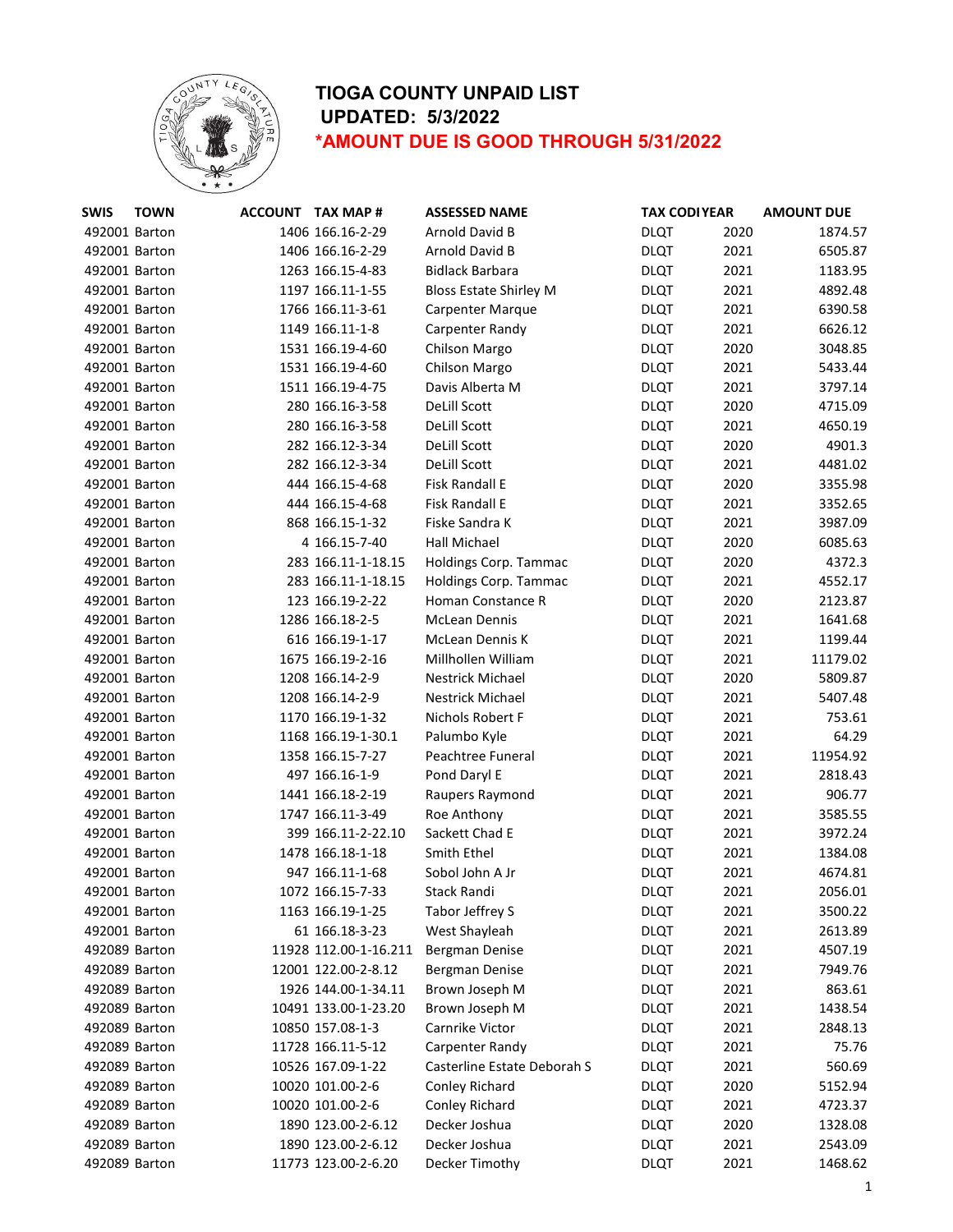

| <b>SWIS</b>   | <b>TOWN</b>      | ACCOUNT TAX MAP #     | <b>ASSESSED NAME</b>      |             | <b>TAX CODI YEAR</b> | <b>AMOUNT DUE</b> |
|---------------|------------------|-----------------------|---------------------------|-------------|----------------------|-------------------|
| 492089 Barton |                  | 10430 168.00-1-16     | <b>Eccleston Duane E</b>  | <b>DLQT</b> | 2021                 | 2805.52           |
| 492089 Barton |                  | 11332 145.00-1-24     | Fiske Sandra K            | <b>DLQT</b> | 2021                 | 3891.47           |
| 492089 Barton |                  | 10361 133.00-1-28.10  | Herriman Robb A           | <b>DLQT</b> | 2021                 | 3991.45           |
| 492089 Barton |                  | 10336 133.00-1-12.112 | Hillyard Patricia L       | <b>DLQT</b> | 2021                 | 419.84            |
| 492089 Barton |                  | 10425 100.00-1-3      | Jayne Harry               | <b>DLQT</b> | 2021                 | 2356.86           |
| 492089 Barton |                  | 1837 101.00-2-28.20   | Kinney John J             | <b>DLQT</b> | 2021                 | 879.48            |
| 492089 Barton |                  | 11126 101.00-2-29     | Kinney John J             | <b>DLQT</b> | 2021                 | 2178.2            |
| 492089 Barton |                  | 12072 167.00-1-36     | Mack Estate Stephen A     | <b>DLQT</b> | 2020                 | 3982.61           |
| 492089 Barton |                  | 12072 167.00-1-36     | Mack Estate Stephen A     | <b>DLQT</b> | 2021                 | 3584.87           |
| 492089 Barton |                  | 10891 145.00-1-1.1    | Mastrantuono Rita         | <b>DLQT</b> | 2021                 | 4153.27           |
| 492089 Barton |                  | 12014 135.00-2-11.23  | Merrill Stephan E Jr.     | <b>DLQT</b> | 2021                 | 4459.61           |
| 492089 Barton |                  | 11851 101.00-2-9.20   | Morgan Sylvia M           | <b>DLQT</b> | 2021                 | 5277.16           |
| 492089 Barton |                  | 10050 167.09-1-17     | Morse Carlton             | <b>DLQT</b> | 2021                 | 75.76             |
| 492089 Barton |                  | 156.00-2-4.112        | Moshier Dylan             | <b>DLQT</b> | 2021                 | 932.65            |
| 492089 Barton |                  | 10973 123.00-4-3      | <b>Moss Quincy</b>        | <b>DLQT</b> | 2021                 | 2411.04           |
| 492089 Barton |                  | 1212 156.00-1-35      | Mullen Adam T             | <b>DLQT</b> | 2021                 | 186.48            |
| 492089 Barton |                  | 12219 156.00-1-19.32  | Mullen Adam T             | <b>DLQT</b> | 2021                 | 531.45            |
| 492089 Barton |                  | 10234 157.00-1-49     | Myers Estate Robin Sue    | <b>DLQT</b> | 2020                 | 3376.69           |
| 492089 Barton |                  | 10234 157.00-1-49     | Myers Estate Robin Sue    | <b>DLQT</b> | 2021                 | 3018.45           |
| 492089 Barton |                  | 11285 166.07-1-6      | Olson Ronald              | <b>DLQT</b> | 2021                 | 8324.68           |
| 492089 Barton |                  | 12624 123.00-1-8.2    | Perry Kirstyn A           | <b>DLQT</b> | 2021                 | 3956              |
| 492089 Barton |                  | 10962 133.00-1-20     | Peterson Lori             | <b>DLQT</b> | 2021                 | 877.26            |
| 492089 Barton |                  | 12311 145.00-1-1.2    | Powers Rianna             | <b>DLQT</b> | 2021                 | 511.9             |
| 492089 Barton |                  | 10840 100.00-1-2.10   | <b>Presher Scott</b>      | <b>DLQT</b> | 2021                 | 2284.67           |
| 492089 Barton |                  | 1593 100.00-1-17.20   | Presher Scott D           | <b>DLQT</b> | 2021                 | 518.65            |
| 492089 Barton |                  | 11461 100.00-1-5.10   | Presher Scott D           | <b>DLQT</b> | 2021                 | 7241.12           |
| 492089 Barton |                  | 288 102.00-1-14.12    | Rock Oak Lumber           | <b>DLQT</b> | 2021                 | 194.41            |
| 492089 Barton |                  | 1965 134.00-1-20.30   | Sampson John              | <b>DLQT</b> | 2021                 | 236.04            |
| 492089 Barton |                  | 10426 134.00-1-20.10  | Sampson John              | <b>DLQT</b> | 2021                 | 3043.03           |
| 492089 Barton |                  | 10111 122.00-1-9      | Shannon Estate Robert     | <b>DLQT</b> | 2021                 | 994.34            |
| 492089 Barton |                  | 11745 167.09-3-3      | Sindoni Ricky D           | <b>DLQT</b> | 2021                 | 773.31            |
| 492089 Barton |                  | 11919 168.00-1-8.20   | Springston Daniel W       | <b>DLQT</b> | 2020                 | 725.28            |
| 492089 Barton |                  | 12448 155.00-1-60     | Stansfield Ronald L       | <b>DLQT</b> | 2021                 | 4434.33           |
| 492089 Barton |                  | 11163 167.14-1-16     | <b>Stanton Mary A</b>     | <b>DLQT</b> | 2021                 | 2805.52           |
| 492089 Barton |                  | 10068 155.16-1-3      | <b>Tappan Lee Thomas</b>  | <b>DLQT</b> | 2021                 | 796.59            |
| 492089 Barton |                  | 11283 166.11-5-3      | Theoharous Lewis N        | <b>DLQT</b> | 2021                 | 190.74            |
| 492089 Barton |                  | 11443 146.19-1-28     | Van Alstine James R       | <b>DLQT</b> | 2021                 | 1006.06           |
| 492089 Barton |                  | 11446 135.00-1-6.111  | <b>Willis Brian</b>       | <b>DLQT</b> | 2020                 | 702.22            |
| 492089 Barton |                  | 11446 135.00-1-6.111  | Willis Brian              | <b>DLQT</b> | 2021                 | 517.13            |
|               | 492200 Berkshire | 773 23.00-3-1.2       | Bass Robert G Jr          | <b>DLQT</b> | 2021                 | 2408.7            |
|               | 492200 Berkshire | 48 23.00-1-7          | Belden Dean               | <b>DLQT</b> | 2021                 | 697.52            |
|               | 492200 Berkshire | 51 23.00-1-10         | Belden Dean               | <b>DLQT</b> | 2021                 | 453.63            |
|               | 492200 Berkshire | 254 23.00-2-17        | <b>Brame David Leland</b> | <b>DLQT</b> | 2020                 | 1466.1            |
|               | 492200 Berkshire | 35 32.00-1-38.11      | English James E           | <b>DLQT</b> | 2021                 | 690.12            |
|               | 492200 Berkshire | 317 31.07-1-10        | Hammond A. Richard        | <b>DLQT</b> | 2021                 | 1285.99           |
|               | 492200 Berkshire | 693 22.00-1-1.222     | Head Properties, LLC      | <b>DLQT</b> | 2021                 | 7151.82           |
|               | 492200 Berkshire | 657 14.00-2-4.3       | Jones David R             | <b>DLQT</b> | 2021                 | 7283.99           |
|               | 492200 Berkshire | 381 22.00-2-26        | Jordan Jeffery J          | <b>DLQT</b> | 2021                 | 1408.41           |
|               | 492200 Berkshire | 386 30.00-1-11.1      | Jordan Shawn D            | <b>DLQT</b> | 2021                 | 580.93            |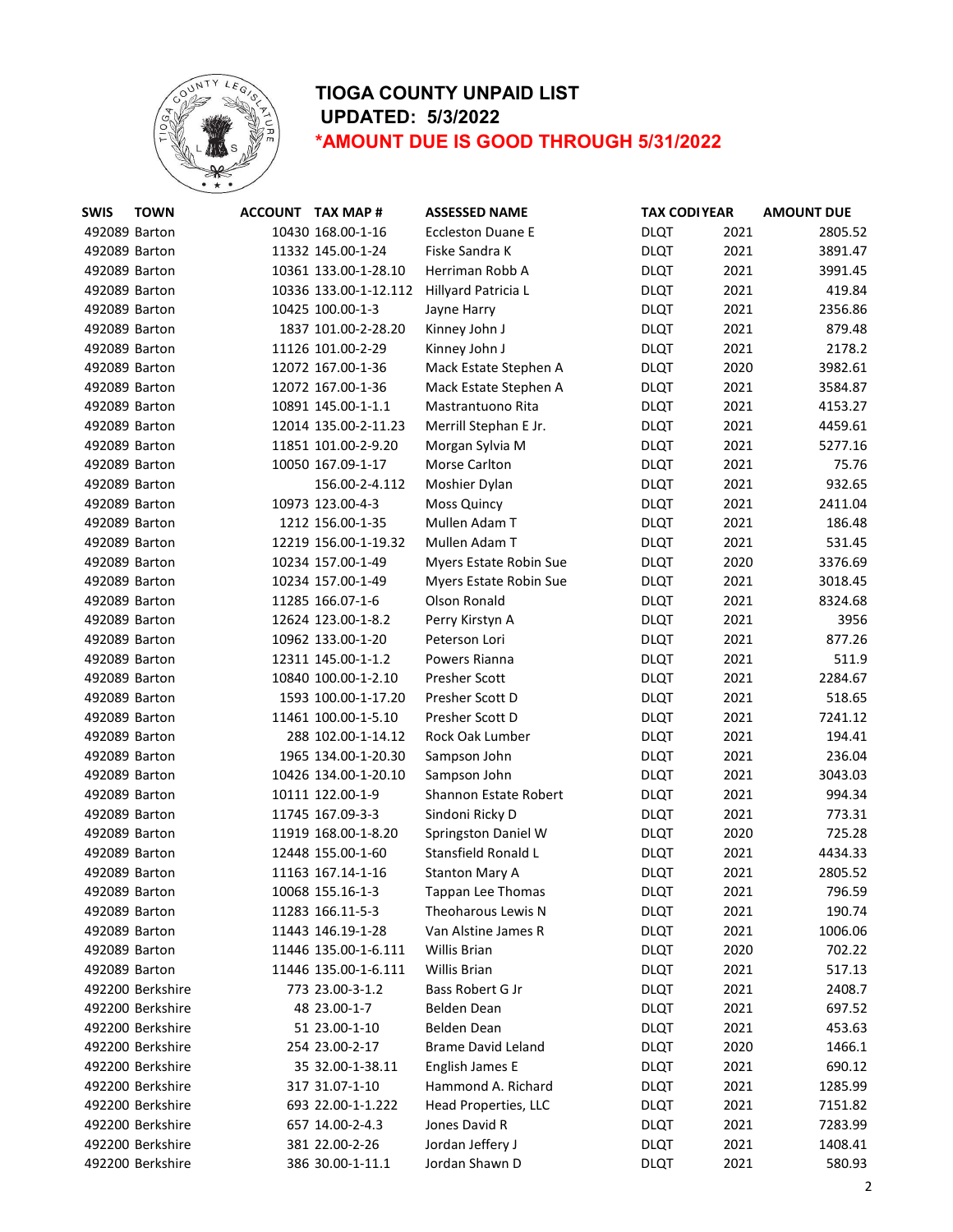

| <b>SWIS</b>   | <b>TOWN</b>      | <b>ACCOUNT TAX MAP #</b> | <b>ASSESSED NAME</b>       | <b>TAX CODI YEAR</b> |      | <b>AMOUNT DUE</b> |
|---------------|------------------|--------------------------|----------------------------|----------------------|------|-------------------|
|               | 492200 Berkshire | 440 30.00-1-9            | Jordan Shawn D             | <b>DLQT</b>          | 2020 | 3016.18           |
|               | 492200 Berkshire | 440 30.00-1-9            | Jordan Shawn D             | <b>DLQT</b>          | 2021 | 1160.68           |
|               | 492200 Berkshire | 863 30.00-1-26.2         | Jordan Shawn D             | <b>DLQT</b>          | 2021 | 1192.97           |
|               | 492200 Berkshire | 74 23.19-1-11            | Kasmarcik Robert E         | <b>DLQT</b>          | 2021 | 1413.31           |
|               | 492200 Berkshire | 306 32.00-1-5            | <b>Mellem Frederick</b>    | <b>DLQT</b>          | 2021 | 7009.31           |
|               | 492200 Berkshire | 409 32.00-1-31           | Nechwedowich Jason D       | <b>DLQT</b>          | 2021 | 2882.52           |
|               | 492200 Berkshire | 322 42.0-2-16.112        | Parsons Jeremy B           | <b>DLQT</b>          | 2021 | 527.07            |
|               | 492200 Berkshire | 524 24.00-1-6.7          | Price Robert L Jr          | <b>DLQT</b>          | 2021 | 4012.81           |
|               | 492200 Berkshire | 43.00-2-25               | Robinson Robert J          | <b>DLQT</b>          | 2021 | 47.21             |
|               | 492200 Berkshire | 619 41.00-3-1.1          | Rockwell Beverly           | <b>DLQT</b>          | 2021 | 3616.66           |
|               | 492200 Berkshire | 275 41.00-3-5.22         | Sepelak James E            | <b>DLQT</b>          | 2021 | 4181.22           |
|               | 492200 Berkshire | 469 43.00-2-2            | Smith David P              | <b>DLQT</b>          | 2021 | 2730.41           |
|               | 492200 Berkshire | 432 33.00-1-1            | Steenrod Alvin G           | <b>DLQT</b>          | 2021 | 2890.5            |
|               | 492200 Berkshire | 96 23.19-1-65            | Svec Ronald                | <b>DLQT</b>          | 2021 | 517.28            |
|               | 492200 Berkshire | 103 23.19-1-64           | <b>SVEC RONALD S</b>       | <b>DLQT</b>          | 2021 | 4068.6            |
|               | 492200 Berkshire | 36 16.00-2-5.111         | Warner Keith               | <b>DLQT</b>          | 2021 | 561.34            |
|               | 492200 Berkshire | 172 15.00-1-18.12        | Zhe Robert E               | <b>DLQT</b>          | 2021 | 4199.33           |
| 492401 Candor |                  | 138 61.14-1-13           | Clark Thomas A             | <b>DLQT</b>          | 2021 | 6107.89           |
| 492401 Candor |                  | 266 61.05-2-6            | Gregrow Kyle               | <b>DLQT</b>          | 2020 | 3169              |
| 492401 Candor |                  | 266 61.05-2-6            | Gregrow Kyle               | <b>DLQT</b>          | 2021 | 3523.48           |
| 492401 Candor |                  | 2389 61.13-1-17.20       | Herman Brandon M           | <b>DLQT</b>          | 2020 | 3314.25           |
| 492401 Candor |                  | 2389 61.13-1-17.20       | Herman Brandon M           | <b>DLQT</b>          | 2021 | 4213.69           |
| 492401 Candor |                  | 259 61.13-1-17.10        | <b>Huff Laura</b>          | <b>DLQT</b>          | 2021 | 2950.72           |
| 492401 Candor |                  | 110 61.09-1-10.10        | Jackson Daniel J           | <b>DLQT</b>          | 2021 | 2380.52           |
| 492401 Candor |                  | 211 61.14-1-30           | Robinson William N         | <b>DLQT</b>          | 2021 | 41.38             |
| 492401 Candor |                  | 87 61.05-2-15            | Rydgren Ian R              | <b>DLQT</b>          | 2021 | 257.24            |
| 492489 Candor |                  | 2136 84.00-1-50.10       | Angelo Gerald D            | <b>DLQT</b>          | 2021 | 9356.34           |
| 492489 Candor |                  | 2686 18.00-1-50.21       | Annese Phil                | ICS                  | 2019 | 2020.05           |
| 492489 Candor |                  | 1901 18.00-1-26.30       | <b>Barnett Brian</b>       | <b>DLQT</b>          | 2021 | 7919.28           |
| 492489 Candor |                  | 892 93.00-1-37           | <b>Barrows Stella</b>      | <b>DLQT</b>          | 2020 | 224.92            |
| 492489 Candor |                  | 892 93.00-1-37           | <b>Barrows Stella</b>      | <b>DLQT</b>          | 2021 | 71.2              |
| 492489 Candor |                  | 2837 40.00-1-26.15       | Benners Bryan V            | <b>DLQT</b>          | 2021 | 2437.82           |
| 492489 Candor |                  | 533 18.00-1-2            | <b>Brady George T</b>      | ICS                  | 2019 | 164.71            |
| 492489 Candor |                  | 2385 27.03-1-58.20       | Cardona Elijah             | <b>DLQT</b>          | 2021 | 3801.21           |
| 492489 Candor |                  | 1135 50.00-1-4           | Casey Angela M             | <b>DLQT</b>          | 2021 | 1995.66           |
| 492489 Candor |                  | 2934 40.00-1-29.20       | Corrigan Hugh Jr           | <b>DLQT</b>          | 2021 | 823.83            |
| 492489 Candor |                  | 2680 60.00-1-17.20       | <b>Fuller Nina A DeTar</b> | <b>DLQT</b>          | 2020 | 3231.05           |
|               | 492489 Candor    | 2680 60.00-1-17.20       | <b>Fuller Nina A DeTar</b> | <b>DLQT</b>          | 2021 | 2827.35           |
|               | 492489 Candor    | 512 85.00-2-14           | Haus Nora Allard           | <b>DLQT</b>          | 2021 | 356.05            |
|               | 492489 Candor    | 1053 52.00-2-3.20        | Hill Ryan                  | <b>DLQT</b>          | 2021 | 590.26            |
|               | 492489 Candor    | 1423 94.20-2-8           | Hovancik Ronald            | <b>DLQT</b>          | 2021 | 758.62            |
|               | 492489 Candor    | 811 50.00-1-34           | Hoyt Jay                   | <b>DLQT</b>          | 2021 | 1453.44           |
|               | 492489 Candor    | 1618 60.00-1-53.10       | <b>Huff Laura</b>          | <b>DLQT</b>          | 2021 | 337.49            |
|               | 492489 Candor    | 1656 38.00-1-23          | Jones Gerald R             | <b>DLQT</b>          | 2021 | 1195.52           |
|               | 492489 Candor    | 3006 70.00-1-36.113      | Maratea Raymond C          | <b>DLQT</b>          | 2021 | 280.1             |
| 492489 Candor |                  | 2571 37.00-1-22.12       | McGrew Robert Franklin II  | <b>DLQT</b>          | 2021 | 3790.65           |
| 492489 Candor |                  | 1620 61.00-1-14.20       | Middaugh Michael F         | <b>DLQT</b>          | 2021 | 2021.99           |
| 492489 Candor |                  | 1350 94.00-1-48          | Nichols Douglas            | <b>DLQT</b>          | 2021 | 1748.23           |
|               | 492489 Candor    | 2643 38.00-1-18.20       | Patak Brian O              | <b>DLQT</b>          | 2021 | 970.77            |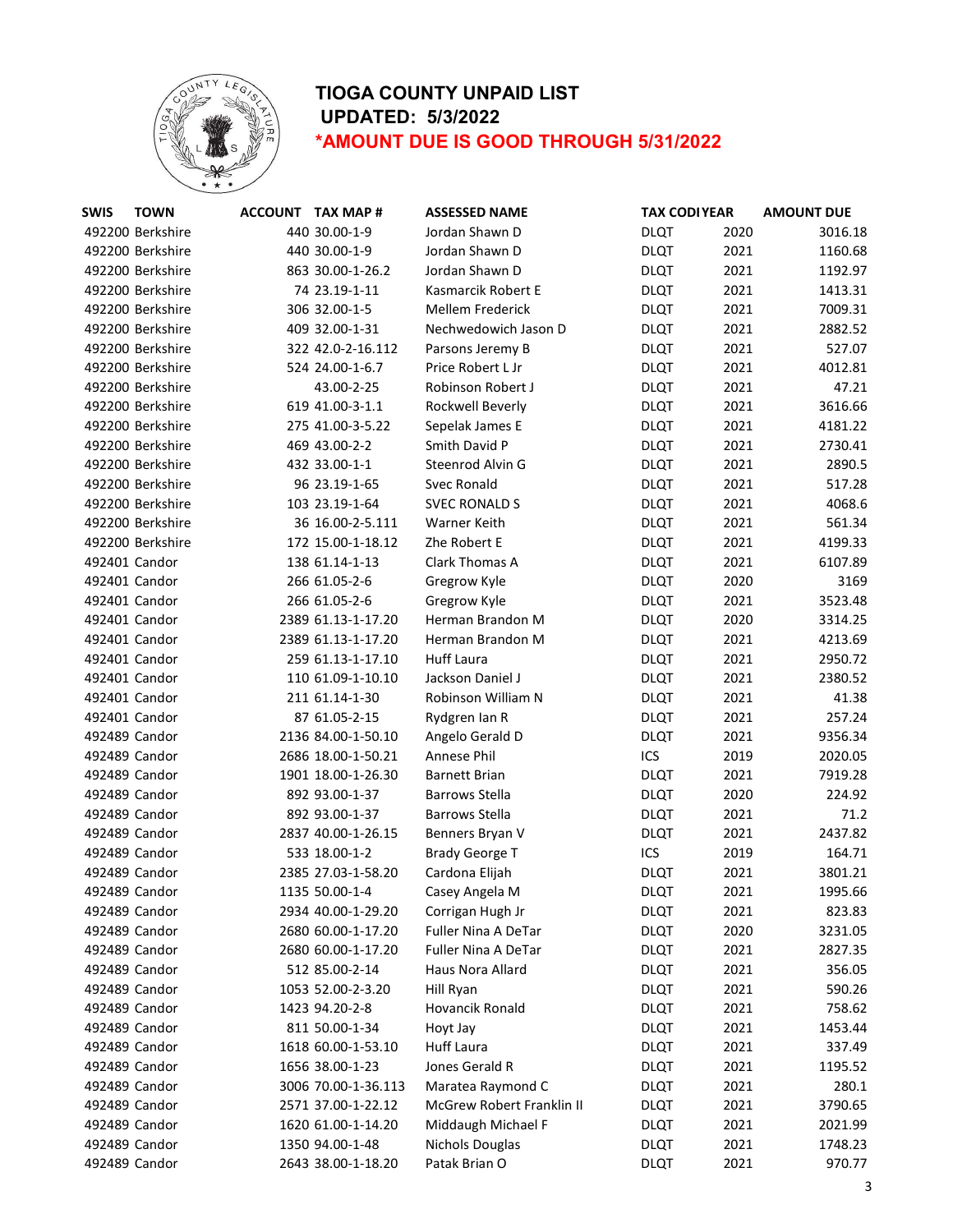

| <b>SWIS</b>   | <b>TOWN</b>          |       | <b>ACCOUNT TAX MAP#</b> | <b>ASSESSED NAME</b>    | <b>TAX CODI YEAR</b> | <b>AMOUNT DUE</b> |        |
|---------------|----------------------|-------|-------------------------|-------------------------|----------------------|-------------------|--------|
| 492489 Candor |                      |       | 767 50.00-1-40          | Perry Kendra            | <b>DLQT</b>          | 2021              | 3811.7 |
| 492489 Candor |                      |       | 1047 61.05-1-11         | Pettis Barbara J        | <b>DLQT</b>          | 2021              | 1342.9 |
| 492489 Candor |                      |       | 3146 27.00-1-23.13      | <b>Rich Scottie</b>     | <b>DLQT</b>          | 2021<br>1611.36   |        |
| 492489 Candor |                      |       | 2937 27.00-1-23.20      | Rich Scottie E          | <b>DLQT</b>          | 2021<br>1311.32   |        |
| 492489 Candor |                      |       | 2938 27.00-1-23.30      | <b>Rich Scottie E</b>   | <b>DLQT</b>          | 2021<br>2016.71   |        |
| 492489 Candor |                      |       | 2954 74.00-1-42.20      | Robinson Edward C       | <b>DLQT</b>          | 2021<br>2498.05   |        |
| 492489 Candor |                      |       | 2075 41.00-2-10.21      | Sherry Samuel J         | <b>DLQT</b>          | 2021<br>1046.28   |        |
| 492489 Candor |                      |       | 2105 72.00-1-36.30      | Small James M           | <b>DLQT</b>          | 2021<br>1184.99   |        |
| 492489 Candor |                      |       | 1317 18.00-1-8.10       | <b>Tallman Thomas W</b> | ICS                  | 2019<br>2291.32   |        |
| 492489 Candor |                      |       | 2248 37.00-1-22.20      | Tidd Russell J          | <b>DLQT</b>          | 2021              | 711.25 |
| 492489 Candor |                      |       | 1389 83.00-1-28.111     | TPR Realty, LLC         | <b>DLQT</b>          | 2021<br>5312.61   |        |
| 492489 Candor |                      |       | 524 51.00-1-7.12        | <b>Winkler Daniel S</b> | <b>DLQT</b>          | 2021<br>2409.45   |        |
| 492489 Candor |                      |       | 3147 27.00-1-23.14      | Workman Peter K         | <b>DLQT</b>          | 2021<br>2200.93   |        |
| 492489 Candor |                      |       | 1374 38.00-1-1.10       | Wyllie Matthew L        | <b>DLQT</b>          | 2021<br>6159.49   |        |
|               | 492601 Newark Valley |       | 1301 64.15-2-67         | <b>Akers Matthew</b>    | <b>DLQT</b>          | 2021<br>3885.52   |        |
|               | 492601 Newark Valley |       | 1859 64.15-2-68.20      | <b>Akers Matthew</b>    | <b>DLQT</b>          | 2021              | 368.06 |
|               | 492601 Newark Valley |       | 20 64.19-1-35           | <b>Arnold David</b>     | <b>DLQT</b>          | 2020              | 434.09 |
|               | 492601 Newark Valley |       | 20 64.19-1-35           | <b>Arnold David</b>     | <b>DLQT</b>          | 2021              | 593.71 |
|               | 492601 Newark Valley |       | 33 64.19-1-34           | <b>Arnold David</b>     | <b>DLQT</b>          | 2020              | 218.79 |
|               | 492601 Newark Valley |       | 33 64.19-1-34           | Arnold David            | <b>DLQT</b>          | 2021              | 109.23 |
|               | 492601 Newark Valley |       | 267 75.07-1-11          | Gee Rodney              | <b>DLQT</b>          | 2021<br>4201.58   |        |
|               | 492601 Newark Valley |       | 7 64.19-1-7             | McCall Steven H         | <b>DLQT</b>          | 2021<br>3274.47   |        |
|               | 492601 Newark Valley | ????? | 64.19-1-14.2            | Merrill Benjamin        | <b>DLQT</b>          | 2021              | 102.6  |
|               | 492601 Newark Valley |       | 131 64.19-1-3           | Relyea Brett W          | <b>DLQT</b>          | 2021              | 241.97 |
|               | 492601 Newark Valley |       | 176 64.15-2-52          | Schanbacher Dana        | <b>DLQT</b>          | 2021<br>3532.96   |        |
|               | 492601 Newark Valley |       | 243 64.15-2-53          | Secretary of HUD        | <b>DLQT</b>          | 2021<br>2535.45   |        |
|               | 492601 Newark Valley |       | 30 64.19-1-33           | Swagler Kristofer       | <b>DLQT</b>          | 2021<br>1285.84   |        |
|               | 492601 Newark Valley |       | 195 64.15-2-10.10       | Varney Ransom           | <b>DLQT</b>          | 2018<br>8477.19   |        |
|               | 492601 Newark Valley |       | 195 64.15-2-10.10       | Varney Ransom           | <b>DLQT</b>          | 2019<br>9599.22   |        |
|               | 492601 Newark Valley |       | 195 64.15-2-10.10       | Varney Ransom           | <b>DLQT</b>          | 2020<br>8704.97   |        |
|               | 492601 Newark Valley |       | 195 64.15-2-10.10       | Varney Ransom           | <b>DLQT</b>          | 2021<br>7093.97   |        |
|               | 492601 Newark Valley |       | 195 64.15-2-10.10       | Varney Ransom           | <b>DLQT</b>          | 2016<br>4971.74   |        |
|               | 492601 Newark Valley |       | 195 64.15-2-10.10       | Varney Ransom           | <b>DLQT</b>          | 2017<br>11618.72  |        |
|               | 492689 Newark Valley |       | 1903 77.00-2-33.23      | Chianis Diane M         | <b>DLQT</b>          | 2021<br>4958.35   |        |
|               | 492689 Newark Valley |       | 863 85.00-3-24          | Croteau Paul            | <b>DLQT</b>          | 2021<br>1108.38   |        |
|               | 492689 Newark Valley |       | 1063 86.00-1-7          | Dutcher Linda           | <b>DLQT</b>          | 2020<br>3624.44   |        |
|               | 492689 Newark Valley |       | 1063 86.00-1-7          | Dutcher Linda           | <b>DLQT</b>          | 2021              | 3129.2 |
|               | 492689 Newark Valley |       | 674 44.00-1-47.1        | French Joseph W         | <b>DLQT</b>          | 2021<br>1004.84   |        |
|               | 492689 Newark Valley |       | 1499 75.18-1-77         | Gildea Andrew B         | <b>DLQT</b>          | 2021<br>5024.88   |        |
|               | 492689 Newark Valley |       | 1726 66.00-1-2.20       | Hammond Richard A       | <b>DLQT</b>          | 2021              | 693    |
|               | 492689 Newark Valley |       | 1388 54.00-2-18         | Hays Gerald L Jr        | <b>DLQT</b>          | 2021              | 135.99 |
|               | 492689 Newark Valley |       | 1008 54.00-1-5.20       | Horizon Transport       | <b>DLQT</b>          | 2021              | 501.82 |
|               | 492689 Newark Valley |       | 613 64.07-1-17          | Howe Leonard A Sr       | <b>DLQT</b>          | 2021<br>1526.17   |        |
|               | 492689 Newark Valley |       | 1612 65.00-1-38.51      | Lowe Alysia             | <b>DLQT</b>          | 2021              | 2016.3 |
|               | 492689 Newark Valley |       | 1535 88.00-1-3.20       | Moe Patrick             | <b>DLQT</b>          | 2021              | 372.55 |
|               | 492689 Newark Valley |       | 1126 88.00-1-2.20       | Morse Robin S           | <b>DLQT</b>          | 2021<br>1765.59   |        |
|               | 492689 Newark Valley |       | 1018 44.00-1-8          | Pintler Lewis C         | <b>DLQT</b>          | 2020<br>4992.28   |        |
|               | 492689 Newark Valley |       | 1018 44.00-1-8          | Pintler Lewis C         | <b>DLQT</b>          | 2021<br>4359.72   |        |
|               | 492689 Newark Valley |       | 3043 44.00-1-14.12      | Pintler Linda           | <b>DLQT</b>          | 2021              | 42.95  |
|               |                      |       |                         |                         |                      |                   |        |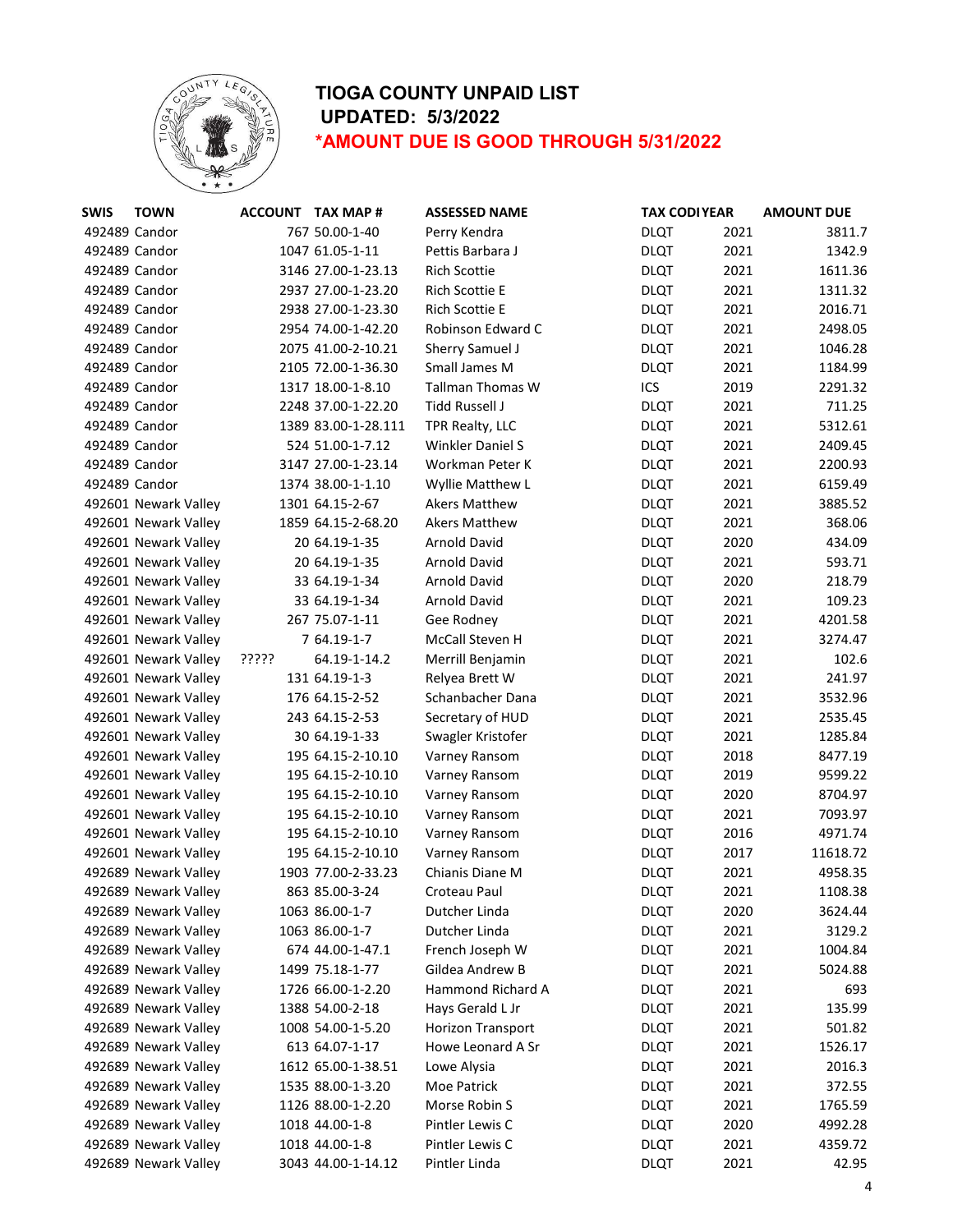

| <b>SWIS</b>    | <b>TOWN</b>          | ACCOUNT TAX MAP #    | <b>ASSESSED NAME</b>           | <b>TAX CODI YEAR</b> |      | <b>AMOUNT DUE</b> |
|----------------|----------------------|----------------------|--------------------------------|----------------------|------|-------------------|
|                | 492689 Newark Valley | 1755 66.00-1-43      | Pitcher David                  | <b>DLQT</b>          | 2021 | 251.47            |
|                | 492689 Newark Valley | 579 44.00-1-53       | <b>Rigas George</b>            | <b>DLQT</b>          | 2021 | 633.54            |
|                | 492689 Newark Valley | 1446 76.00-1-10.43   | Sacco Matthew                  | <b>DLQT</b>          | 2021 | 2286.88           |
|                | 492689 Newark Valley | 1198 41.00-1-5       | Sackett Trevor T               | <b>DLQT</b>          | 2021 | 1898.67           |
|                | 492689 Newark Valley | 780 54.00-1-5.10     | Shaver Phillip G               | <b>DLQT</b>          | 2021 | 1479.61           |
|                | 492689 Newark Valley | 1095 54.00-1-4       | Shaver Phillip G               | <b>DLQT</b>          | 2021 | 574.34            |
|                | 492689 Newark Valley | 1905 86.00-1-22.11   | <b>Sherry Stanley</b>          | <b>DLQT</b>          | 2021 | 2733.4            |
|                | 492689 Newark Valley | 1230 86.00-1-20.11   | Taylor Jane C                  | <b>DLQT</b>          | 2021 | 5982.7            |
|                | 492689 Newark Valley | 1536 88.00-1-3.31    | The Mary Ellen CereghinoTrust  | <b>DLQT</b>          | 2021 | 1919.69           |
|                | 492689 Newark Valley | 1082 75.00-1-44      | Wallace Kathleen               | <b>DLQT</b>          | 2021 | 2634.9            |
|                | 492689 Newark Valley | 534 74.00-2-7        | Whittemore Norman L III        | <b>DLQT</b>          | 2021 | 746.54            |
| 492801 Nichols |                      | 88 159.19-1-20       | Arnold Ray J                   | <b>DLQT</b>          | 2020 | 2063.68           |
| 492801 Nichols |                      | 88 159.19-1-20       | Arnold Ray J                   | <b>DLQT</b>          | 2021 | 1661.95           |
| 492801 Nichols |                      | 155 170.07-2-23.10   | Chandler Richard L Sr          | <b>DLQT</b>          | 2021 | 1499.08           |
| 492801 Nichols |                      | 232 170.07-1-20      | Kelley Michael S               | <b>DLQT</b>          | 2021 | 1743.91           |
| 492801 Nichols |                      | 35 159.18-2-14       | Morgan Tamara Marie            | <b>DLQT</b>          | 2021 | 2394.53           |
| 492801 Nichols |                      | 1340 159.19-3-10.20  | <b>Nichols Housing Develop</b> | <b>DLQT</b>          | 2021 | 7819.61           |
| 492889 Nichols |                      | 1130 139.00-1-18.20  | Bonsignore Jason M             | <b>DLQT</b>          | 2021 | 7964.84           |
| 492889 Nichols |                      | 1029 171.00-1-21     | <b>Bourton Dawn</b>            | <b>DLQT</b>          | 2021 | 2154.91           |
| 492889 Nichols |                      | 1319 161.00-2-25.20  | <b>Burrow Penny</b>            | <b>DLQT</b>          | 2021 | 266.86            |
| 492889 Nichols |                      | 511 169.00-1-9.10    | <b>Collins David</b>           | <b>DLQT</b>          | 2020 | 2577.63           |
| 492889 Nichols |                      | 511 169.00-1-9.10    | <b>Collins David</b>           | <b>DLQT</b>          | 2021 | 2113.74           |
| 492889 Nichols |                      | 1197 158.00-3-36.20  | DeLill Scott M                 | <b>DLQT</b>          | 2020 | 557.4             |
| 492889 Nichols |                      | 1197 158.00-3-36.20  | DeLill Scott M                 | <b>DLQT</b>          | 2021 | 358.64            |
| 492889 Nichols |                      | 1193 160.00-1-21.43  | <b>Ely Diane</b>               | <b>DLQT</b>          | 2021 | 2400.51           |
| 492889 Nichols |                      | 657 149.13-1-1       | Fredenburg, AJ                 | <b>DLQT</b>          | 2020 | 1829.75           |
| 492889 Nichols |                      | 657 149.13-1-1       | Fredenburg, AJ                 | <b>DLQT</b>          | 2021 | 1464.39           |
| 492889 Nichols |                      | 1394 161.00-2-25.40  | Harding Irene M                | <b>DLQT</b>          | 2021 | 266.86            |
| 492889 Nichols |                      | 1166 171.00-1-22.151 | Hite Kelly                     | <b>DLQT</b>          | 2021 | 679.83            |
| 492889 Nichols |                      | 1039 149.00-1-18.31  | Larrabee Timothy S             | <b>DLQT</b>          | 2021 | 4491.88           |
| 492889 Nichols |                      | 347 172.00-1-35      | Loverro Joseph A               | <b>DLQT</b>          | 2021 | 806.01            |
| 492889 Nichols |                      | 459 172.00-1-36      | Loverro Joseph A               | <b>DLQT</b>          | 2021 | 3478.82           |
| 492889 Nichols |                      | 921 150.00-1-29      | Miller Michael A               | <b>DLQT</b>          | 2021 | 4001.14           |
| 492889 Nichols |                      | 1300 150.00-1-9.21   | Perry Justin P                 | <b>DLQT</b>          | 2021 | 513.09            |
| 492889 Nichols |                      | 1444 171.00-1-23.113 | Pipher Robert                  | <b>DLQT</b>          | 2021 | 1572.31           |
| 492889 Nichols |                      | 574 171.00-1-29.11   | Schultz Benjamin               | <b>DLQT</b>          | 2021 | 324.22            |
| 492889 Nichols |                      | 300 159.00-2-28      | Searfoss Lori A                | <b>DLQT</b>          | 2021 | 1356.66           |
| 492889 Nichols |                      | 903 159.00-2-29      | Searfoss Lori A                | <b>DLQT</b>          | 2021 | 94.79             |
| 492889 Nichols |                      | 428 168.00-3-8       | Shaff Katie L                  | <b>DLQT</b>          | 2021 | 93.43             |
| 492889 Nichols |                      | 824 138.00-1-13      | Smith George O                 | <b>DLQT</b>          | 2018 | 3320.21           |
|                | 492889 Nichols       | 824 138.00-1-13      | Smith George O                 | <b>DLQT</b>          | 2020 | 2463.79           |
|                | 492889 Nichols       | 824 138.00-1-13      | Smith George O                 | <b>DLQT</b>          | 2021 | 2113.65           |
| 492889 Nichols |                      | 824 138.00-1-13      | Smith George O                 | <b>DLQT</b>          | 2017 | 3687.11           |
|                | 492889 Nichols       | 795 169.00-1-39.20   | Wittig Richard J               | <b>DLQT</b>          | 2020 | 1177.99           |
| 492889 Nichols |                      | 795 169.00-1-39.20   | Wittig Richard J               | <b>DLQT</b>          | 2021 | 897.77            |
| 493001 Owego   |                      | 714 129.09-1-22      | Abell Laurinda                 | <b>DLQT</b>          | 2021 | 705.43            |
| 493001 Owego   |                      | 1292 129.05-1-18     | <b>Babcock Patricia</b>        | <b>DLQT</b>          | 2020 | 812.35            |
| 493001 Owego   |                      | 1292 129.05-1-18     | <b>Babcock Patricia</b>        | <b>DLQT</b>          | 2021 | 613.4             |
| 493001 Owego   |                      | 1127 128.08-7-82     | <b>Barto Tina</b>              | <b>DLQT</b>          | 2021 | 4182.46           |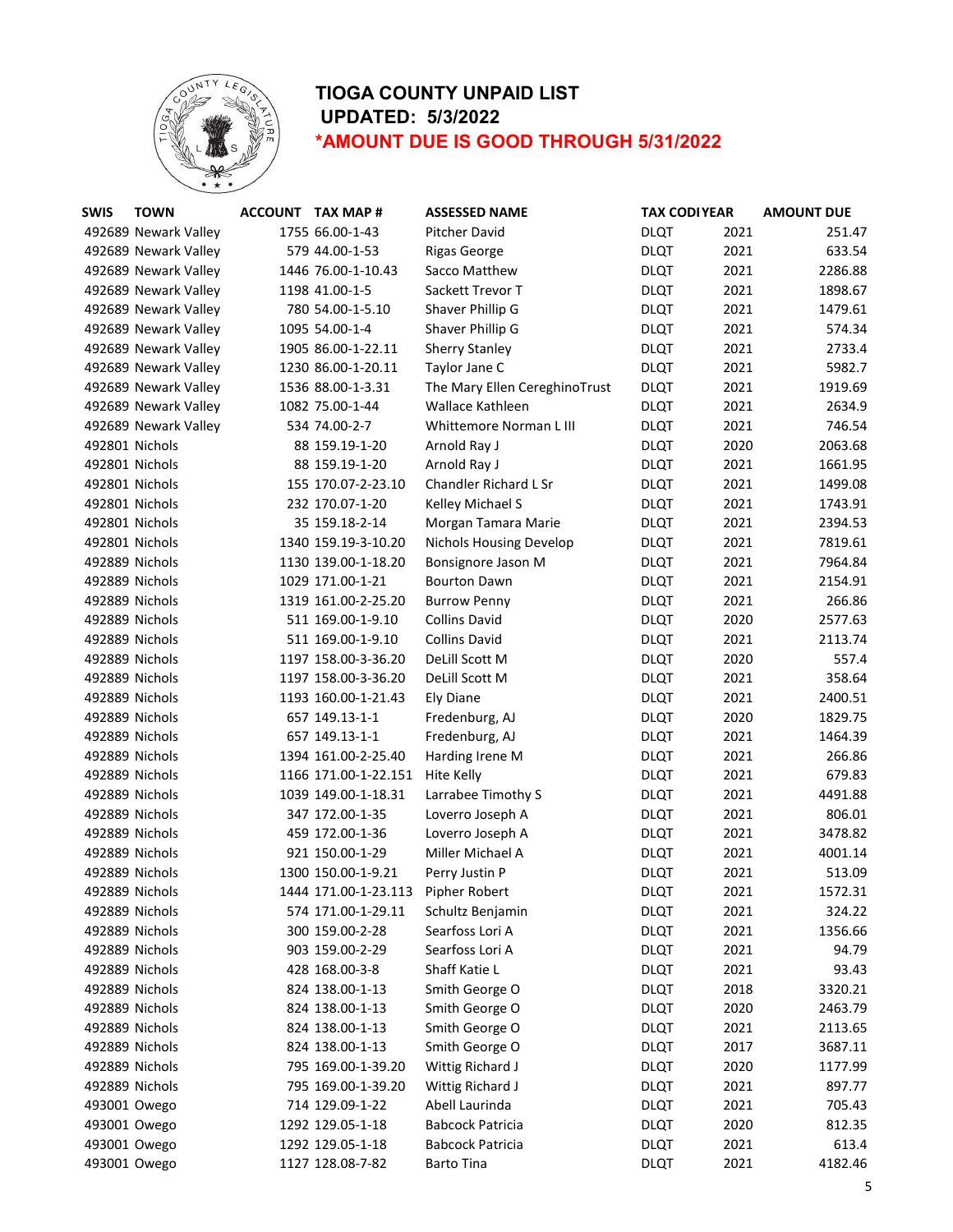

| <b>SWIS</b>  | <b>TOWN</b> | <b>ACCOUNT TAX MAP #</b> | <b>ASSESSED NAME</b>          | <b>TAX CODI YEAR</b> |      | <b>AMOUNT DUE</b> |
|--------------|-------------|--------------------------|-------------------------------|----------------------|------|-------------------|
| 493001 Owego |             | 52 129.05-4-24           | Bowser Cynthia Lynn           | <b>DLQT</b>          | 2021 | 8045.07           |
| 493001 Owego |             | 857 129.05-2-25          | <b>Clark Thomas</b>           | <b>DLQT</b>          | 2021 | 4745.76           |
| 493001 Owego |             | 221 128.08-4-41          | Dilisio Patricia A            | <b>DLQT</b>          | 2020 | 9558.25           |
| 493001 Owego |             | 221 128.08-4-41          | Dilisio Patricia A            | <b>DLQT</b>          | 2021 | 8677.32           |
| 493001 Owego |             | 180 129.09-1-21.1        | Donahue Tacama L              | <b>DLQT</b>          | 2021 | 5034.79           |
| 493001 Owego |             | 1248 117.19-2-39         | Donovan Thomas J III          | <b>DLQT</b>          | 2021 | 5913.14           |
| 493001 Owego |             | 1220 117.19-2-20         | Drave Deby                    | <b>DLQT</b>          | 2021 | 250.41            |
| 493001 Owego |             | 352 128.08-3-39          | Fernandez Robert G            | <b>DLQT</b>          | 2021 | 2186.02           |
| 493001 Owego |             | 110 117.20-2-16          | Harrison Clinton L            | <b>DLQT</b>          | 2020 | 992.5             |
| 493001 Owego |             | 110 117.20-2-16          | Harrison Clinton L            | <b>DLQT</b>          | 2021 | 1232.24           |
| 493001 Owego |             | 1138 117.19-3-14         | Hazard Martin C               | <b>DLQT</b>          | 2021 | 4283.84           |
| 493001 Owego |             | 617 128.08-4-34          | Henderson Michael A           | <b>DLQT</b>          | 2020 | 4588.03           |
| 493001 Owego |             | 305 128.11-2-20          | Kennedy Nathan T              | <b>DLQT</b>          | 2021 | 630.14            |
| 493001 Owego |             | 1611 118.18-1-17         | Lane Traci                    | <b>DLQT</b>          | 2021 | 529.75            |
| 493001 Owego |             | 212 128.08-3-41          | Lumnah Steven J               | <b>DLQT</b>          | 2021 | 5587.79           |
| 493001 Owego |             | 1513 117.20-3-3          | McGraw Jeffrey                | <b>DLQT</b>          | 2021 | 354.08            |
| 493001 Owego |             | 1514 117.20-3-4          | McGraw Jeffrey                | <b>DLQT</b>          | 2021 | 2910.07           |
| 493001 Owego |             | 1484 128.08-2-30         | Moats Michelle R              | <b>DLQT</b>          | 2021 | 2951.89           |
| 493001 Owego |             | 1201 128.08-6-9          | Mohamed El-Sayed              | <b>DLQT</b>          | 2021 | 8468.21           |
| 493001 Owego |             | 81 128.08-7-71           | Payne John H                  | <b>DLQT</b>          | 2021 | 3070.69           |
| 493001 Owego |             | 400 117.19-1-55          | Porcari Cheryl L              | <b>DLQT</b>          | 2021 | 4975.13           |
| 493001 Owego |             | 777 128.08-2-46          | <b>Riegel Aaron</b>           | <b>DLQT</b>          | 2021 | 2366.34           |
| 493001 Owego |             | 46 117.20-2-32.2         | Riegel Aaron B                | <b>DLQT</b>          | 2021 | 9330.71           |
| 493001 Owego |             | 161 128.08-2-14          | Riegel Aaron B                | <b>DLQT</b>          | 2021 | 5094.25           |
| 493001 Owego |             | 1630 128.08-2-13         | Riegel Aaron B                | <b>DLQT</b>          | 2021 | 12065.01          |
| 493001 Owego |             | 879 128.08-3-23          | Shafer John A                 | <b>DLQT</b>          | 2021 | 4957.19           |
| 493001 Owego |             | 9 128.12-1-18            | Skope Robert                  | <b>DLQT</b>          | 2021 | 2299.52           |
| 493001 Owego |             | 92 129.05-3-25           | Slimtech, Inc                 | <b>DLQT</b>          | 2021 | 847.61            |
| 493001 Owego |             | 2752 128.08-3-54         | Susquehanna Horizons          | <b>DLQT</b>          | 2021 | 18681.93          |
| 493001 Owego |             | 355 128.08-1-48          | Thomas Raymond W              | <b>DLQT</b>          | 2021 | 532.12            |
| 493001 Owego |             | 1027 117.20-3-27         | Thomas Raymond W              | <b>DLQT</b>          | 2021 | 3842.33           |
| 493001 Owego |             | 1034 117.20-3-16         | Thomas Raymond W              | <b>DLQT</b>          | 2021 | 1394.29           |
| 493001 Owego |             | 1463 117.20-3-17         | Thomas Raymond W              | <b>DLQT</b>          | 2021 | 1602.79           |
| 493001 Owego |             | 90 117.20-3-49           | Tinkham Dason                 | <b>DLQT</b>          | 2021 | 5348.94           |
| 493001 Owego |             | 960 128.08-3-37          | Tinkham Dason K               | <b>DLQT</b>          | 2020 | 3456.49           |
| 493001 Owego |             | 960 128.08-3-37          | Tinkham Dason K               | <b>DLQT</b>          | 2021 | 3035.53           |
| 493001 Owego |             | 1383 117.20-3-20         | Tinkham Dason K               | <b>DLQT</b>          | 2020 | 4476.6            |
| 493001 Owego |             | 1383 117.20-3-20         | Tinkham Dason K               | <b>DLQT</b>          | 2021 | 3960.34           |
| 493001 Owego |             | 1565 117.20-1-21.1       | Tinkham Dason K               | <b>DLQT</b>          | 2020 | 3469.54           |
| 493001 Owego |             | 1565 117.20-1-21.1       | Tinkham Dason K               | <b>DLQT</b>          | 2021 | 3031.8            |
| 493001 Owego |             | 1471 128.12-2-51         | Tucker Alan R                 | <b>DLQT</b>          | 2021 | 6055.32           |
| 493001 Owego |             | 1393 117.20-3-36         | Walker Susan A                | <b>DLQT</b>          | 2021 | 495.44            |
| 493001 Owego |             | 1660 118.17-1-43.1       | <b>Ward Darrin</b>            | <b>DLQT</b>          | 2021 | 1102.26           |
| 493001 Owego |             | 675 129.06-1-12.1        | Weeks Douglas W               | <b>DLQT</b>          | 2021 | 538.12            |
| 493001 Owego |             | 1339 129.06-1-13         | Weeks Douglas W               | <b>DLQT</b>          | 2021 | 5652.86           |
| 493089 Owego |             | 7046 142.18-2-14         | 2019 Castle LLC               | <b>DLQT</b>          | 2021 | 8791.14           |
| 493089 Owego |             | 7862 153.12-2-56         | Alpi Catherine M              | <b>DLQT</b>          | 2020 | 2620.65           |
| 493089 Owego |             | 7862 153.12-2-56         | Alpi Catherine M              | <b>DLQT</b>          | 2021 | 6122.81           |
| 493089 Owego |             | 7243 175.00-1-22.21      | Apalachin Youth FB League Inc | <b>DLQT</b>          | 2020 | 650.51            |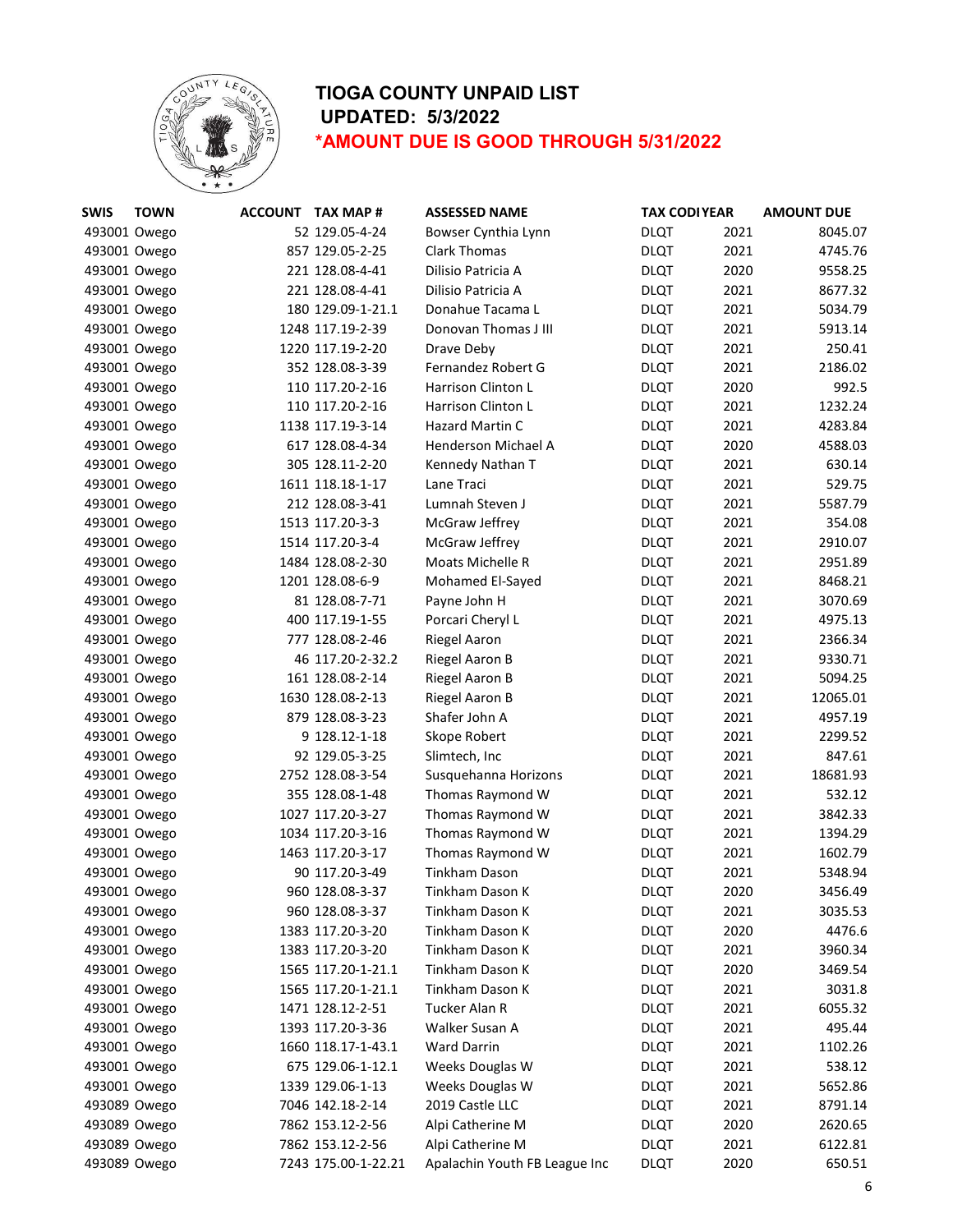

| <b>SWIS</b>  | <b>TOWN</b> | ACCOUNT TAX MAP #   | <b>ASSESSED NAME</b>          | <b>TAX CODI YEAR</b> |      | <b>AMOUNT DUE</b> |
|--------------|-------------|---------------------|-------------------------------|----------------------|------|-------------------|
| 493089 Owego |             | 7243 175.00-1-22.21 | Apalachin Youth FB League Inc | <b>DLQT</b>          | 2021 | 465.79            |
| 493089 Owego |             | 4707 151.00-2-3     | Banas Steven Hugh             | <b>DLQT</b>          | 2021 | 198.06            |
| 493089 Owego |             | 12139 87.00-1-47.1  | Carlsson Nolan                | <b>DLQT</b>          | 2021 | 1502.62           |
| 493089 Owego |             | 12520 120.00-1-10   | Cordick Tammy                 | <b>DLQT</b>          | 2021 | 5346.88           |
| 493089 Owego |             | 11693 119.00-2-37   | Cote Sarah                    | <b>DLQT</b>          | 2021 | 164.05            |
| 493089 Owego |             | 6386 153.11-1-19    | Duran James                   | <b>DLQT</b>          | 2021 | 5356.65           |
| 493089 Owego |             | 12558 130.00-1-30   | Evans Mary J                  | <b>DLQT</b>          | 2021 | 892.76            |
| 493089 Owego |             | 10882 143.17-1-6    | Ferrese Joseph R              | <b>DLQT</b>          | 2020 | 6816.81           |
| 493089 Owego |             | 10590 143.13-2-41   | Ferro John D                  | <b>DLQT</b>          | 2020 | 4347.7            |
| 493089 Owego |             | 4369 173.00-1-22    | Floyd Randy A                 | <b>DLQT</b>          | 2021 | 968.05            |
| 493089 Owego |             | 1863 174.00-1-4.21  | Floyd, Life Use Dora          | <b>DLQT</b>          | 2021 | 1534.14           |
| 493089 Owego |             | 10724 143.17-1-9    | Fontana Barbara               | <b>DLQT</b>          | 2021 | 1151.76           |
| 493089 Owego |             | 10725 143.17-1-10   | <b>Franzenburg Margaret</b>   | <b>DLQT</b>          | 2021 | 1104.3            |
| 493089 Owego |             | 10726 143.17-1-11   | <b>Franzenburg Margaret</b>   | <b>DLQT</b>          | 2021 | 1112.21           |
| 493089 Owego |             | 10727 143.17-1-12   | <b>Franzenburg Margaret</b>   | <b>DLQT</b>          | 2021 | 1096.38           |
| 493089 Owego |             | 12530 143.17-1-16.1 | Franzenburg Margaret E        | <b>DLQT</b>          | 2021 | 625.42            |
| 493089 Owego |             | 7160 162.00-2-6     | Fyock Jonathan                | <b>DLQT</b>          | 2021 | 816.05            |
| 493089 Owego |             | 7303 162.00-2-25    | Fyock Jonathan                | <b>DLQT</b>          | 2021 | 828.86            |
| 493089 Owego |             | 6789 154.09-2-41    | Geary Susan M                 | <b>DLQT</b>          | 2021 | 4930.58           |
| 493089 Owego |             | 13278 85.20-1-61.5  | Gioe Anthony P                | <b>DLQT</b>          | 2021 | 2725.32           |
| 493089 Owego |             | 7696 154.18-1-1.4   | Hammond Henry K               | <b>DLQT</b>          | 2021 | 7644.68           |
| 493089 Owego |             | 4655 153.17-1-6     | Hanousek Edmund J             | <b>DLQT</b>          | 2021 | 7198.08           |
| 493089 Owego |             | 11135 130.00-1-64   | Harkness Arlene               | <b>DLQT</b>          | 2021 | 1953.85           |
| 493089 Owego |             | 12166 132.10-1-13   | Harris Scott C                | <b>DLQT</b>          | 2020 | 4037.85           |
| 493089 Owego |             | 12166 132.10-1-13   | Harris Scott C                | <b>DLQT</b>          | 2021 | 3704.87           |
| 493089 Owego |             | 10051 143.17-1-24   | Haycook Carl L                | <b>DLQT</b>          | 2021 | 2840.69           |
| 493089 Owego |             | 11028 87.00-1-19    | Hofmann Jonathan              | <b>DLQT</b>          | 2020 | 6394.5            |
| 493089 Owego |             | 11028 87.00-1-19    | Hofmann Jonathan              | <b>DLQT</b>          | 2021 | 5898.89           |
| 493089 Owego |             | 7686 141.00-1-43.23 | <b>Hromalik Bernadette</b>    | <b>DLQT</b>          | 2021 | 3787.07           |
| 493089 Owego |             | 7422 141.00-1-43.7  | Hromalik Bernadette C         | <b>DLQT</b>          | 2021 | 626.1             |
| 493089 Owego |             | 6290 153.07-1-36    | Hurst Michael W               | <b>DLQT</b>          | 2021 | 248               |
| 493089 Owego |             | 6245 164.00-2-4.11  | Jackson Justin                | <b>DLQT</b>          | 2021 | 1106.94           |
| 493089 Owego |             | 5486 153.00-1-1     | Jastremsky Curtis             | <b>DLQT</b>          | 2021 | 5524.62           |
| 493089 Owego |             | 5489 154.09-1-81    | Jeseo Claire C                | <b>DLQT</b>          | 2021 | 5819.68           |
| 493089 Owego |             | 4417 139.00-2-30    | Johnson et al Eric            | <b>DLQT</b>          | 2021 | 112.92            |
| 493089 Owego |             | 5295 130.00-2-23    | Jones Kenneth W               | <b>DLQT</b>          | 2021 | 4456.33           |
| 493089 Owego |             | 2816 97.00-1-35     | Kehl James L. Jr.             | <b>DLQT</b>          | 2021 | 3572.42           |
| 493089 Owego |             | 12098 130.00-1-60   | King Horace                   | <b>DLQT</b>          | 2021 | 409.25            |
| 493089 Owego |             | 4837 153.06-2-45    | Kline Jim                     | <b>DLQT</b>          | 2021 | 4861.82           |
| 493089 Owego |             | 5915 142.09-2-20.11 | Krissel Lynn B                | <b>DLQT</b>          | 2021 | 5095.53           |
| 493089 Owego |             | 11602 106.00-3-7    | Kunte Chris                   | <b>DLQT</b>          | 2021 | 3257.83           |
| 493089 Owego |             | 7264 143.18-1-30    | Link Marta                    | <b>DLQT</b>          | 2020 | 4464.22           |
| 493089 Owego |             | 7264 143.18-1-30    | Link Marta                    | <b>DLQT</b>          | 2021 | 4996.2            |
| 493089 Owego |             | 14003 142.17-1-12.2 | Livingston Brown Kelly        | <b>DLQT</b>          | 2021 | 87.51             |
| 493089 Owego |             | 13934 151.00-1-17.2 | Lloyd Nancy Jo                | <b>DLQT</b>          | 2021 | 112.92            |
| 493089 Owego |             | 7063 142.18-2-10    | Lockwood Debra                | <b>DLQT</b>          | 2021 | 4027.27           |
| 493089 Owego |             | 4679 131.17-2-13    | <b>Maley Dennis</b>           | <b>DLQT</b>          | 2020 | 858.34            |
| 493089 Owego |             | 4679 131.17-2-13    | <b>Maley Dennis</b>           | <b>DLQT</b>          | 2021 | 658.14            |
| 493089 Owego |             | 4477 161.00-1-23    | Mantei Derek K                | <b>DLQT</b>          | 2021 | 3852.28           |
|              |             |                     |                               |                      |      |                   |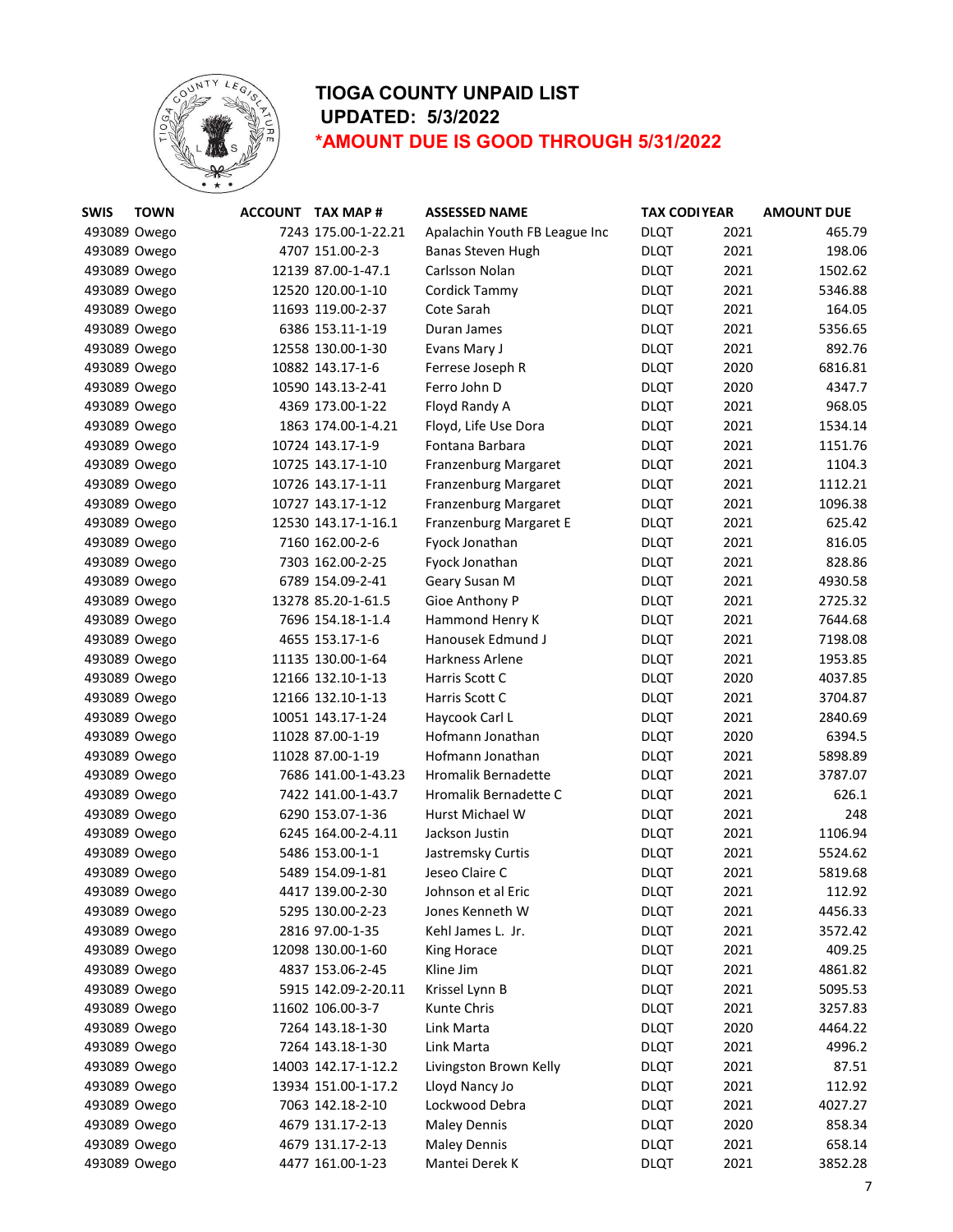

| <b>SWIS</b>  | <b>TOWN</b>     | ACCOUNT TAX MAP #    | <b>ASSESSED NAME</b>               | <b>TAX CODI YEAR</b> |      | <b>AMOUNT DUE</b> |
|--------------|-----------------|----------------------|------------------------------------|----------------------|------|-------------------|
| 493089 Owego |                 | 6685 154.09-3-41     | Marcin Stephen Joseph              | <b>DLQT</b>          | 2021 | 141.71            |
| 493089 Owego |                 | 11421 143.13-3-43    | Mariani Anne                       | <b>DLQT</b>          | 2021 | 9439.9            |
| 493089 Owego |                 | 11424 142.12-1-8     | Marsh Christine W                  | <b>DLQT</b>          | 2021 | 12381.39          |
| 493089 Owego |                 | 13028 121.00-1-32.2  | Martin Katherine E                 | <b>DLQT</b>          | 2021 | 971.1             |
| 493089 Owego |                 | 11709 129.06-2-10    | Midstate Group LLC                 | <b>DLQT</b>          | 2021 | 11126.48          |
| 493089 Owego |                 | 7302 164.00-2-4.2    | <b>Monell Elizabeth</b>            | <b>DLQT</b>          | 2021 | 3312.59           |
| 493089 Owego |                 | 1264 106.00-3-22.112 | National Paper Converting, Inc     | <b>DLQT</b>          | 2021 | 4804.21           |
| 493089 Owego |                 | 5814 153.11-1-28     | Newell David P                     | <b>DLQT</b>          | 2021 | 3567.1            |
| 493089 Owego |                 | 5131 175.00-1-17     | Perrine Joseph V                   | <b>DLQT</b>          | 2020 | 4527.44           |
| 493089 Owego |                 | 5131 175.00-1-17     | Perrine Joseph V                   | <b>DLQT</b>          | 2021 | 4071.63           |
| 493089 Owego |                 | 4483 150.00-2-1.1    | Perry Justin P                     | <b>DLQT</b>          | 2021 | 464.49            |
| 493089 Owego |                 | 11168 106.00-3-24.1  | Rease John Gary Jr.                | <b>DLQT</b>          | 2021 | 174.57            |
| 493089 Owego |                 | 12996 87.00-1-45.2   | Reynolds Douglas S                 | <b>DLQT</b>          | 2020 | 566.44            |
| 493089 Owego |                 | 12996 87.00-1-45.2   | Reynolds Douglas S                 | <b>DLQT</b>          | 2021 | 395.17            |
| 493089 Owego |                 | 13376 96.00-2-16.3   | Reynolds Jamie                     | <b>DLQT</b>          | 2021 | 335.15            |
| 493089 Owego |                 | 11877 118.15-1-65    | Rine Joseph R Jr                   | <b>DLQT</b>          | 2021 | 248.68            |
| 493089 Owego |                 | 11878 118.15-1-64    | Rine Joseph R Jr                   | <b>DLQT</b>          | 2021 | 256.08            |
| 493089 Owego |                 | 12111 130.00-1-22    | Rockwell Douglas C                 | <b>DLQT</b>          | 2021 | 4133.55           |
| 493089 Owego |                 | 13059 121.00-1-32.23 | Rush Laura L                       | <b>DLQT</b>          | 2021 | 1580.25           |
| 493089 Owego |                 | 2037 175.00-1-30.112 | <b>Rusnak Melissa</b>              | <b>DLQT</b>          | 2021 | 2775.31           |
| 493089 Owego |                 | 13232 119.00-2-18.25 | Sandtory John                      | <b>DLQT</b>          | 2021 | 7374.33           |
| 493089 Owego |                 | 12007 118.00-1-21.1  | Sayman Mary                        | <b>DLQT</b>          | 2021 | 51.04             |
| 493089 Owego |                 | 12023 98.00-1-45.111 | Schneider Steven                   | <b>DLQT</b>          | 2021 | 11152.5           |
| 493089 Owego |                 | 6071 153.12-1-36     | Scott John H                       | <b>DLQT</b>          | 2021 | 381.62            |
| 493089 Owego |                 | 6075 153.12-1-35     | Scott John H                       | <b>DLQT</b>          | 2021 | 3806.81           |
| 493089 Owego |                 | 10121 109.00-2-26.1  | Scott Timothy E                    | <b>DLQT</b>          | 2021 | 2974.24           |
| 493089 Owego |                 | 12853 109.00-2-15.3  | Scott Timothy E                    | <b>DLQT</b>          | 2021 | 114.76            |
| 493089 Owego |                 | 5292 175.00-2-51     | Searfoss Lori A                    | <b>DLQT</b>          | 2021 | 542.74            |
| 493089 Owego |                 | 5879 142.13-1-12.1   | Seeley Tammi                       | <b>DLQT</b>          | 2020 | 4697.95           |
| 493089 Owego |                 | 6126 142.18-1-13     | Sherwood Floyd F                   | <b>DLQT</b>          | 2021 | 1090.87           |
| 493089 Owego |                 | 6883 154.13-4-27     | Shook William H                    | <b>DLQT</b>          | 2021 | 3470.98           |
| 493089 Owego |                 | 4496 173.00-1-3.111  | Short Ryan                         | <b>DLQT</b>          | 2021 | 3647.76           |
| 493089 Owego |                 | 13054 132.00-1-40.4  | Smith Danielle M                   | <b>DLQT</b>          | 2021 | 3399.78           |
| 493089 Owego |                 | 12045 131.00-1-30.11 | Terry William L Jr                 | <b>DLQT</b>          | 2021 | 2650.57           |
| 493089 Owego |                 | 13774 129.11-1-13.12 | <b>Tioga Hotel LLC</b>             | <b>DLQT</b>          | 2021 | 105173.18         |
| 493089 Owego |                 | 7496 142.14-1-27.21  | <b>TPR Realty LLC</b>              | <b>DLQT</b>          | 2021 | 185.63            |
| 493089 Owego |                 | 5479 164.00-2-22.1   | Tyler Christopher S                | <b>DLQT</b>          | 2020 | 3387.04           |
|              |                 | 7475 142.09-2-36     | United States Postal Service       |                      | 2021 | 257.91            |
| 493089 Owego |                 | 12403 121.00-1-30    |                                    | <b>DLQT</b>          | 2021 | 6548.75           |
| 493089 Owego |                 |                      | <b>Wagner Brad</b>                 | <b>DLQT</b>          | 2021 | 491.88            |
| 493089 Owego |                 | 12404 121.00-1-28    | <b>Wagner Brad</b><br>Webb William | <b>DLQT</b>          |      |                   |
| 493089 Owego |                 | 11176 109.00-1-15.2  |                                    | <b>DLQT</b>          | 2020 | 653.15            |
| 493089 Owego |                 | 11176 109.00-1-15.2  | Webb William                       | <b>DLQT</b>          | 2021 | 476.17            |
| 493089 Owego |                 | 7363 141.00-1-8.3    | <b>Wheeland Donald</b>             | <b>DLQT</b>          | 2021 | 5319.45           |
| 493089 Owego |                 | 7272 153.09-2-2.1    | Whiting Alan R                     | <b>DLQT</b>          | 2021 | 4341.01           |
| 493089 Owego |                 | 11210 130.00-1-14    | Wood Norvel                        | <b>DLQT</b>          | 2020 | 214               |
| 493089 Owego |                 | 11210 130.00-1-14    | Wood Norvel                        | <b>DLQT</b>          | 2021 | 61.8              |
| 493089 Owego |                 | 11211 130.00-1-13    | Wood Norvel                        | <b>DLQT</b>          | 2020 | 386.86            |
| 493089 Owego |                 | 11211 130.00-1-13    | Wood Norvel                        | <b>DLQT</b>          | 2021 | 221.61            |
|              | 493200 Richford | 633 11.00-2-2.12     | Allen Gary D Jr                    | <b>DLQT</b>          | 2021 | 2685.1            |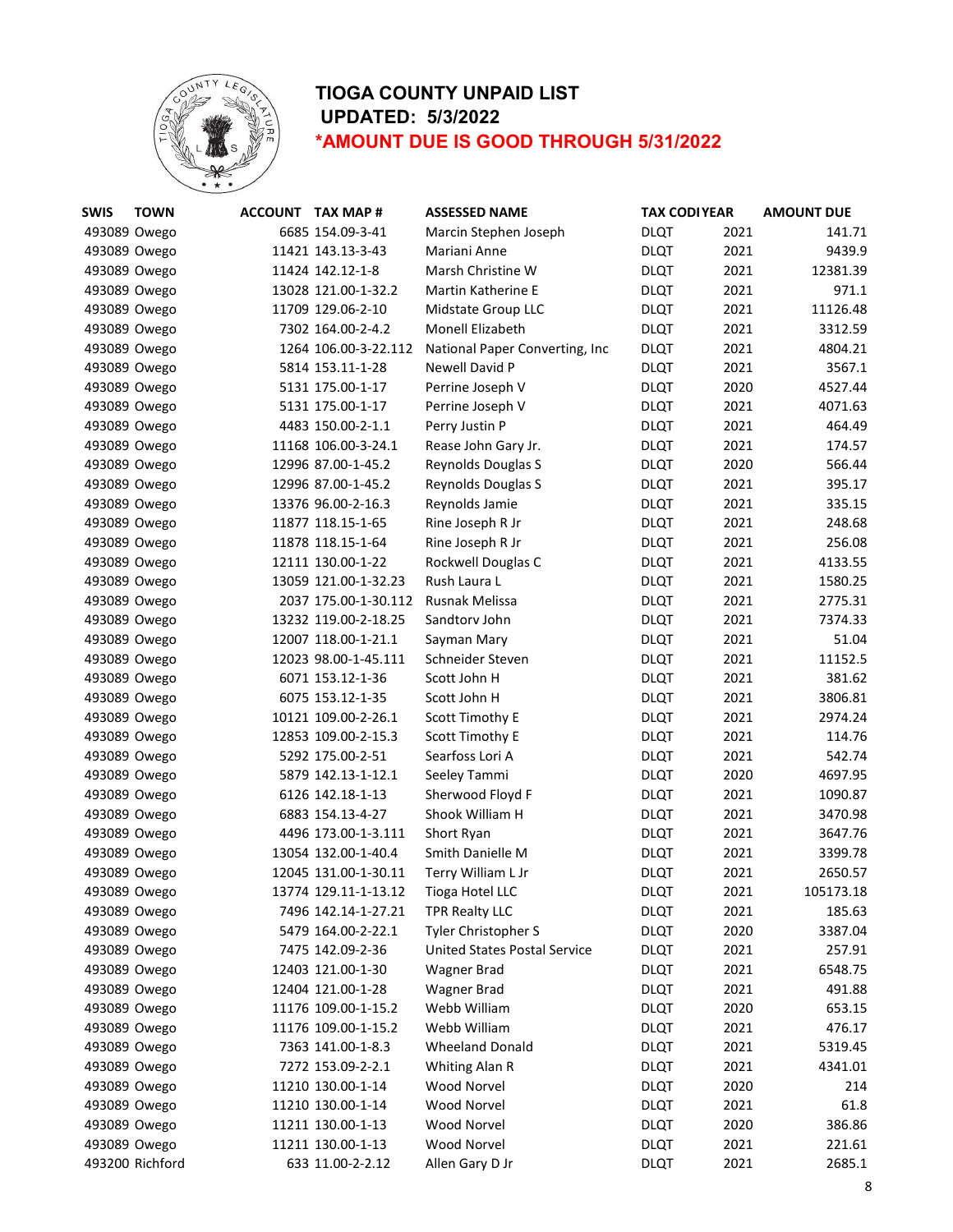

| <b>TOWN</b> |                                                                                                                                                                                                                                                                                                                                                                                                                                                                                                                                                                                                                                                                                                                                                                                                                                                                                                                                                             | <b>ASSESSED NAME</b>                                                                                                                                                                                                                                                                                                                                                                                                                                                                                                                                                                                                                                                                                                                                                                                                                                                                                                                                                                        |                                                                                                                                     |                                                  | <b>AMOUNT DUE</b>                                                                                            |
|-------------|-------------------------------------------------------------------------------------------------------------------------------------------------------------------------------------------------------------------------------------------------------------------------------------------------------------------------------------------------------------------------------------------------------------------------------------------------------------------------------------------------------------------------------------------------------------------------------------------------------------------------------------------------------------------------------------------------------------------------------------------------------------------------------------------------------------------------------------------------------------------------------------------------------------------------------------------------------------|---------------------------------------------------------------------------------------------------------------------------------------------------------------------------------------------------------------------------------------------------------------------------------------------------------------------------------------------------------------------------------------------------------------------------------------------------------------------------------------------------------------------------------------------------------------------------------------------------------------------------------------------------------------------------------------------------------------------------------------------------------------------------------------------------------------------------------------------------------------------------------------------------------------------------------------------------------------------------------------------|-------------------------------------------------------------------------------------------------------------------------------------|--------------------------------------------------|--------------------------------------------------------------------------------------------------------------|
|             |                                                                                                                                                                                                                                                                                                                                                                                                                                                                                                                                                                                                                                                                                                                                                                                                                                                                                                                                                             | Brown Brian D                                                                                                                                                                                                                                                                                                                                                                                                                                                                                                                                                                                                                                                                                                                                                                                                                                                                                                                                                                               | <b>DLQT</b>                                                                                                                         | 2020                                             | 671.4                                                                                                        |
|             |                                                                                                                                                                                                                                                                                                                                                                                                                                                                                                                                                                                                                                                                                                                                                                                                                                                                                                                                                             | Brown Brian D                                                                                                                                                                                                                                                                                                                                                                                                                                                                                                                                                                                                                                                                                                                                                                                                                                                                                                                                                                               | <b>DLQT</b>                                                                                                                         | 2021                                             | 478.28                                                                                                       |
|             |                                                                                                                                                                                                                                                                                                                                                                                                                                                                                                                                                                                                                                                                                                                                                                                                                                                                                                                                                             | Brown Jenna                                                                                                                                                                                                                                                                                                                                                                                                                                                                                                                                                                                                                                                                                                                                                                                                                                                                                                                                                                                 | ICS                                                                                                                                 | 2020                                             | 2260.95                                                                                                      |
|             |                                                                                                                                                                                                                                                                                                                                                                                                                                                                                                                                                                                                                                                                                                                                                                                                                                                                                                                                                             | Canfield Ricky                                                                                                                                                                                                                                                                                                                                                                                                                                                                                                                                                                                                                                                                                                                                                                                                                                                                                                                                                                              | <b>DLQT</b>                                                                                                                         | 2021                                             | 672.93                                                                                                       |
|             |                                                                                                                                                                                                                                                                                                                                                                                                                                                                                                                                                                                                                                                                                                                                                                                                                                                                                                                                                             | Canfield Ricky L                                                                                                                                                                                                                                                                                                                                                                                                                                                                                                                                                                                                                                                                                                                                                                                                                                                                                                                                                                            | <b>DLQT</b>                                                                                                                         | 2021                                             | 623.51                                                                                                       |
|             |                                                                                                                                                                                                                                                                                                                                                                                                                                                                                                                                                                                                                                                                                                                                                                                                                                                                                                                                                             | Caracciolo Frank C                                                                                                                                                                                                                                                                                                                                                                                                                                                                                                                                                                                                                                                                                                                                                                                                                                                                                                                                                                          | <b>DLQT</b>                                                                                                                         | 2021                                             | 1334.07                                                                                                      |
|             |                                                                                                                                                                                                                                                                                                                                                                                                                                                                                                                                                                                                                                                                                                                                                                                                                                                                                                                                                             | Collyer H. David                                                                                                                                                                                                                                                                                                                                                                                                                                                                                                                                                                                                                                                                                                                                                                                                                                                                                                                                                                            | <b>DLQT</b>                                                                                                                         | 2021                                             | 662.98                                                                                                       |
|             |                                                                                                                                                                                                                                                                                                                                                                                                                                                                                                                                                                                                                                                                                                                                                                                                                                                                                                                                                             | Donlin Linda                                                                                                                                                                                                                                                                                                                                                                                                                                                                                                                                                                                                                                                                                                                                                                                                                                                                                                                                                                                | ICS                                                                                                                                 | 2021                                             | 790.71                                                                                                       |
|             |                                                                                                                                                                                                                                                                                                                                                                                                                                                                                                                                                                                                                                                                                                                                                                                                                                                                                                                                                             | <b>Farrell Kevin</b>                                                                                                                                                                                                                                                                                                                                                                                                                                                                                                                                                                                                                                                                                                                                                                                                                                                                                                                                                                        | ICS                                                                                                                                 | 2021                                             | 2390.07                                                                                                      |
|             |                                                                                                                                                                                                                                                                                                                                                                                                                                                                                                                                                                                                                                                                                                                                                                                                                                                                                                                                                             | Gardner Laurel M                                                                                                                                                                                                                                                                                                                                                                                                                                                                                                                                                                                                                                                                                                                                                                                                                                                                                                                                                                            | <b>DLQT</b>                                                                                                                         | 2021                                             | 1334.07                                                                                                      |
|             |                                                                                                                                                                                                                                                                                                                                                                                                                                                                                                                                                                                                                                                                                                                                                                                                                                                                                                                                                             | Gardner Laurel M                                                                                                                                                                                                                                                                                                                                                                                                                                                                                                                                                                                                                                                                                                                                                                                                                                                                                                                                                                            | <b>DLQT</b>                                                                                                                         | 2021                                             | 1334.07                                                                                                      |
|             |                                                                                                                                                                                                                                                                                                                                                                                                                                                                                                                                                                                                                                                                                                                                                                                                                                                                                                                                                             | Gehm Jack                                                                                                                                                                                                                                                                                                                                                                                                                                                                                                                                                                                                                                                                                                                                                                                                                                                                                                                                                                                   | <b>DLQT</b>                                                                                                                         | 2021                                             | 2242.56                                                                                                      |
|             |                                                                                                                                                                                                                                                                                                                                                                                                                                                                                                                                                                                                                                                                                                                                                                                                                                                                                                                                                             | Glezen Beatrice A                                                                                                                                                                                                                                                                                                                                                                                                                                                                                                                                                                                                                                                                                                                                                                                                                                                                                                                                                                           | <b>DLQT</b>                                                                                                                         | 2021                                             | 1526.93                                                                                                      |
|             |                                                                                                                                                                                                                                                                                                                                                                                                                                                                                                                                                                                                                                                                                                                                                                                                                                                                                                                                                             | Glezen Beatrice Ann                                                                                                                                                                                                                                                                                                                                                                                                                                                                                                                                                                                                                                                                                                                                                                                                                                                                                                                                                                         | <b>DLQT</b>                                                                                                                         | 2021                                             | 1451.86                                                                                                      |
|             |                                                                                                                                                                                                                                                                                                                                                                                                                                                                                                                                                                                                                                                                                                                                                                                                                                                                                                                                                             | Glezen Beatrice Ann                                                                                                                                                                                                                                                                                                                                                                                                                                                                                                                                                                                                                                                                                                                                                                                                                                                                                                                                                                         | <b>DLQT</b>                                                                                                                         | 2021                                             | 456.51                                                                                                       |
|             |                                                                                                                                                                                                                                                                                                                                                                                                                                                                                                                                                                                                                                                                                                                                                                                                                                                                                                                                                             | Glezen Beatrice Ann                                                                                                                                                                                                                                                                                                                                                                                                                                                                                                                                                                                                                                                                                                                                                                                                                                                                                                                                                                         | <b>DLQT</b>                                                                                                                         | 2021                                             | 398.89                                                                                                       |
|             |                                                                                                                                                                                                                                                                                                                                                                                                                                                                                                                                                                                                                                                                                                                                                                                                                                                                                                                                                             | Glezen Richard A                                                                                                                                                                                                                                                                                                                                                                                                                                                                                                                                                                                                                                                                                                                                                                                                                                                                                                                                                                            | <b>DLQT</b>                                                                                                                         | 2020                                             | 1193.55                                                                                                      |
|             |                                                                                                                                                                                                                                                                                                                                                                                                                                                                                                                                                                                                                                                                                                                                                                                                                                                                                                                                                             | Glezen Richard A                                                                                                                                                                                                                                                                                                                                                                                                                                                                                                                                                                                                                                                                                                                                                                                                                                                                                                                                                                            | <b>DLQT</b>                                                                                                                         | 2021                                             | 975.16                                                                                                       |
|             |                                                                                                                                                                                                                                                                                                                                                                                                                                                                                                                                                                                                                                                                                                                                                                                                                                                                                                                                                             | Gorsline Gene                                                                                                                                                                                                                                                                                                                                                                                                                                                                                                                                                                                                                                                                                                                                                                                                                                                                                                                                                                               | <b>DLQT</b>                                                                                                                         | 2021                                             | 2656.7                                                                                                       |
|             |                                                                                                                                                                                                                                                                                                                                                                                                                                                                                                                                                                                                                                                                                                                                                                                                                                                                                                                                                             | <b>Gorton Donald N</b>                                                                                                                                                                                                                                                                                                                                                                                                                                                                                                                                                                                                                                                                                                                                                                                                                                                                                                                                                                      | <b>DLQT</b>                                                                                                                         | 2020                                             | 3173.06                                                                                                      |
|             |                                                                                                                                                                                                                                                                                                                                                                                                                                                                                                                                                                                                                                                                                                                                                                                                                                                                                                                                                             | <b>Gorton Donald N</b>                                                                                                                                                                                                                                                                                                                                                                                                                                                                                                                                                                                                                                                                                                                                                                                                                                                                                                                                                                      | <b>DLQT</b>                                                                                                                         | 2021                                             | 2755.17                                                                                                      |
|             |                                                                                                                                                                                                                                                                                                                                                                                                                                                                                                                                                                                                                                                                                                                                                                                                                                                                                                                                                             | Jordan Patrick F                                                                                                                                                                                                                                                                                                                                                                                                                                                                                                                                                                                                                                                                                                                                                                                                                                                                                                                                                                            | <b>DLQT</b>                                                                                                                         | 2021                                             | 6779.88                                                                                                      |
|             |                                                                                                                                                                                                                                                                                                                                                                                                                                                                                                                                                                                                                                                                                                                                                                                                                                                                                                                                                             | Jordan Robert                                                                                                                                                                                                                                                                                                                                                                                                                                                                                                                                                                                                                                                                                                                                                                                                                                                                                                                                                                               | <b>DLQT</b>                                                                                                                         | 2020                                             | 5629.11                                                                                                      |
|             |                                                                                                                                                                                                                                                                                                                                                                                                                                                                                                                                                                                                                                                                                                                                                                                                                                                                                                                                                             | Jordan Robert                                                                                                                                                                                                                                                                                                                                                                                                                                                                                                                                                                                                                                                                                                                                                                                                                                                                                                                                                                               | <b>DLQT</b>                                                                                                                         | 2021                                             | 4990.55                                                                                                      |
|             |                                                                                                                                                                                                                                                                                                                                                                                                                                                                                                                                                                                                                                                                                                                                                                                                                                                                                                                                                             | Keith Brian                                                                                                                                                                                                                                                                                                                                                                                                                                                                                                                                                                                                                                                                                                                                                                                                                                                                                                                                                                                 | ICS                                                                                                                                 | 2019                                             | 913.41                                                                                                       |
|             |                                                                                                                                                                                                                                                                                                                                                                                                                                                                                                                                                                                                                                                                                                                                                                                                                                                                                                                                                             | Keith Brian J                                                                                                                                                                                                                                                                                                                                                                                                                                                                                                                                                                                                                                                                                                                                                                                                                                                                                                                                                                               | ICS                                                                                                                                 | 2019                                             | 1951.5                                                                                                       |
|             |                                                                                                                                                                                                                                                                                                                                                                                                                                                                                                                                                                                                                                                                                                                                                                                                                                                                                                                                                             | Knapp Karl T                                                                                                                                                                                                                                                                                                                                                                                                                                                                                                                                                                                                                                                                                                                                                                                                                                                                                                                                                                                | <b>DLQT</b>                                                                                                                         | 2020                                             | 1026.87                                                                                                      |
|             |                                                                                                                                                                                                                                                                                                                                                                                                                                                                                                                                                                                                                                                                                                                                                                                                                                                                                                                                                             | Laber Gregory                                                                                                                                                                                                                                                                                                                                                                                                                                                                                                                                                                                                                                                                                                                                                                                                                                                                                                                                                                               | <b>DLQT</b>                                                                                                                         | 2021                                             | 618.33                                                                                                       |
|             |                                                                                                                                                                                                                                                                                                                                                                                                                                                                                                                                                                                                                                                                                                                                                                                                                                                                                                                                                             | Locke George                                                                                                                                                                                                                                                                                                                                                                                                                                                                                                                                                                                                                                                                                                                                                                                                                                                                                                                                                                                | <b>DLQT</b>                                                                                                                         | 2021                                             | 2089.37                                                                                                      |
|             |                                                                                                                                                                                                                                                                                                                                                                                                                                                                                                                                                                                                                                                                                                                                                                                                                                                                                                                                                             | Lortcher Sandra                                                                                                                                                                                                                                                                                                                                                                                                                                                                                                                                                                                                                                                                                                                                                                                                                                                                                                                                                                             | <b>DLQT</b>                                                                                                                         |                                                  | 1079.12                                                                                                      |
|             |                                                                                                                                                                                                                                                                                                                                                                                                                                                                                                                                                                                                                                                                                                                                                                                                                                                                                                                                                             | <b>Merrick Michelle</b>                                                                                                                                                                                                                                                                                                                                                                                                                                                                                                                                                                                                                                                                                                                                                                                                                                                                                                                                                                     |                                                                                                                                     |                                                  | 1916.46                                                                                                      |
|             |                                                                                                                                                                                                                                                                                                                                                                                                                                                                                                                                                                                                                                                                                                                                                                                                                                                                                                                                                             |                                                                                                                                                                                                                                                                                                                                                                                                                                                                                                                                                                                                                                                                                                                                                                                                                                                                                                                                                                                             | <b>DLQT</b>                                                                                                                         | 2021                                             | 2007.36                                                                                                      |
|             |                                                                                                                                                                                                                                                                                                                                                                                                                                                                                                                                                                                                                                                                                                                                                                                                                                                                                                                                                             | Predmore Diana                                                                                                                                                                                                                                                                                                                                                                                                                                                                                                                                                                                                                                                                                                                                                                                                                                                                                                                                                                              | <b>DLQT</b>                                                                                                                         |                                                  | 2024.21                                                                                                      |
|             |                                                                                                                                                                                                                                                                                                                                                                                                                                                                                                                                                                                                                                                                                                                                                                                                                                                                                                                                                             | Predmore Diana                                                                                                                                                                                                                                                                                                                                                                                                                                                                                                                                                                                                                                                                                                                                                                                                                                                                                                                                                                              | <b>DLQT</b>                                                                                                                         |                                                  | 3850.16                                                                                                      |
|             |                                                                                                                                                                                                                                                                                                                                                                                                                                                                                                                                                                                                                                                                                                                                                                                                                                                                                                                                                             |                                                                                                                                                                                                                                                                                                                                                                                                                                                                                                                                                                                                                                                                                                                                                                                                                                                                                                                                                                                             | <b>DLQT</b>                                                                                                                         | 2021                                             | 2029.06                                                                                                      |
|             |                                                                                                                                                                                                                                                                                                                                                                                                                                                                                                                                                                                                                                                                                                                                                                                                                                                                                                                                                             | Sherry Stanley M                                                                                                                                                                                                                                                                                                                                                                                                                                                                                                                                                                                                                                                                                                                                                                                                                                                                                                                                                                            | <b>DLQT</b>                                                                                                                         | 2021                                             | 6541.32                                                                                                      |
|             |                                                                                                                                                                                                                                                                                                                                                                                                                                                                                                                                                                                                                                                                                                                                                                                                                                                                                                                                                             | Spicer Bradley                                                                                                                                                                                                                                                                                                                                                                                                                                                                                                                                                                                                                                                                                                                                                                                                                                                                                                                                                                              | <b>DLQT</b>                                                                                                                         |                                                  | 2362.8                                                                                                       |
|             |                                                                                                                                                                                                                                                                                                                                                                                                                                                                                                                                                                                                                                                                                                                                                                                                                                                                                                                                                             |                                                                                                                                                                                                                                                                                                                                                                                                                                                                                                                                                                                                                                                                                                                                                                                                                                                                                                                                                                                             | <b>DLQT</b>                                                                                                                         |                                                  | 215.55                                                                                                       |
|             |                                                                                                                                                                                                                                                                                                                                                                                                                                                                                                                                                                                                                                                                                                                                                                                                                                                                                                                                                             | <b>Strickland Betty J</b>                                                                                                                                                                                                                                                                                                                                                                                                                                                                                                                                                                                                                                                                                                                                                                                                                                                                                                                                                                   | <b>DLQT</b>                                                                                                                         |                                                  | 1894.78                                                                                                      |
|             |                                                                                                                                                                                                                                                                                                                                                                                                                                                                                                                                                                                                                                                                                                                                                                                                                                                                                                                                                             |                                                                                                                                                                                                                                                                                                                                                                                                                                                                                                                                                                                                                                                                                                                                                                                                                                                                                                                                                                                             | <b>DLQT</b>                                                                                                                         |                                                  | 2630.69                                                                                                      |
|             |                                                                                                                                                                                                                                                                                                                                                                                                                                                                                                                                                                                                                                                                                                                                                                                                                                                                                                                                                             | Underwood Gerald                                                                                                                                                                                                                                                                                                                                                                                                                                                                                                                                                                                                                                                                                                                                                                                                                                                                                                                                                                            | <b>DLQT</b>                                                                                                                         | 2021                                             | 2161.96                                                                                                      |
|             |                                                                                                                                                                                                                                                                                                                                                                                                                                                                                                                                                                                                                                                                                                                                                                                                                                                                                                                                                             | Wells Bonnie J                                                                                                                                                                                                                                                                                                                                                                                                                                                                                                                                                                                                                                                                                                                                                                                                                                                                                                                                                                              | <b>DLQT</b>                                                                                                                         | 2021                                             | 1123.23                                                                                                      |
|             |                                                                                                                                                                                                                                                                                                                                                                                                                                                                                                                                                                                                                                                                                                                                                                                                                                                                                                                                                             | Wells Bonnie J                                                                                                                                                                                                                                                                                                                                                                                                                                                                                                                                                                                                                                                                                                                                                                                                                                                                                                                                                                              | ICS                                                                                                                                 |                                                  | 922.17                                                                                                       |
|             |                                                                                                                                                                                                                                                                                                                                                                                                                                                                                                                                                                                                                                                                                                                                                                                                                                                                                                                                                             |                                                                                                                                                                                                                                                                                                                                                                                                                                                                                                                                                                                                                                                                                                                                                                                                                                                                                                                                                                                             |                                                                                                                                     |                                                  | 628.42                                                                                                       |
|             |                                                                                                                                                                                                                                                                                                                                                                                                                                                                                                                                                                                                                                                                                                                                                                                                                                                                                                                                                             | <b>Wert Daniel</b>                                                                                                                                                                                                                                                                                                                                                                                                                                                                                                                                                                                                                                                                                                                                                                                                                                                                                                                                                                          |                                                                                                                                     | 2021                                             | 1339.26                                                                                                      |
|             |                                                                                                                                                                                                                                                                                                                                                                                                                                                                                                                                                                                                                                                                                                                                                                                                                                                                                                                                                             | Baker Jason W                                                                                                                                                                                                                                                                                                                                                                                                                                                                                                                                                                                                                                                                                                                                                                                                                                                                                                                                                                               | <b>DLQT</b>                                                                                                                         | 2021                                             | 3477.27                                                                                                      |
|             |                                                                                                                                                                                                                                                                                                                                                                                                                                                                                                                                                                                                                                                                                                                                                                                                                                                                                                                                                             | Dalora Joseph L                                                                                                                                                                                                                                                                                                                                                                                                                                                                                                                                                                                                                                                                                                                                                                                                                                                                                                                                                                             | <b>DLQT</b>                                                                                                                         | 2021                                             | 47.86                                                                                                        |
|             |                                                                                                                                                                                                                                                                                                                                                                                                                                                                                                                                                                                                                                                                                                                                                                                                                                                                                                                                                             | Ellison Todd S                                                                                                                                                                                                                                                                                                                                                                                                                                                                                                                                                                                                                                                                                                                                                                                                                                                                                                                                                                              |                                                                                                                                     | 2021                                             | 157.67                                                                                                       |
|             |                                                                                                                                                                                                                                                                                                                                                                                                                                                                                                                                                                                                                                                                                                                                                                                                                                                                                                                                                             |                                                                                                                                                                                                                                                                                                                                                                                                                                                                                                                                                                                                                                                                                                                                                                                                                                                                                                                                                                                             | <b>DLQT</b>                                                                                                                         |                                                  | 3668.09                                                                                                      |
|             | 493200 Richford<br>493200 Richford<br>493200 Richford<br>493200 Richford<br>493200 Richford<br>493200 Richford<br>493200 Richford<br>493200 Richford<br>493200 Richford<br>493200 Richford<br>493200 Richford<br>493200 Richford<br>493200 Richford<br>493200 Richford<br>493200 Richford<br>493200 Richford<br>493200 Richford<br>493200 Richford<br>493200 Richford<br>493200 Richford<br>493200 Richford<br>493200 Richford<br>493200 Richford<br>493200 Richford<br>493200 Richford<br>493200 Richford<br>493200 Richford<br>493200 Richford<br>493200 Richford<br>493200 Richford<br>493200 Richford<br>493200 Richford<br>493200 Richford<br>493200 Richford<br>493200 Richford<br>493200 Richford<br>493200 Richford<br>493200 Richford<br>493200 Richford<br>493200 Richford<br>493200 Richford<br>493200 Richford<br>493200 Richford<br>493200 Richford<br>493200 Richford<br>493401 Spencer<br>493401 Spencer<br>493401 Spencer<br>493401 Spencer | <b>ACCOUNT TAX MAP#</b><br>602 10.00-1-6<br>602 10.00-1-6<br>258 5.00-1-40.10<br>314 4.00-1-20.10<br>313 4.00-1-7<br>904 6.00-2-4<br>616 12.00-1-13.70<br>515 5.00-1-40.80<br>223 1.00-1-23.10<br>272 4.00-1-10.60<br>274 4.00-1-10.70<br>808 12.00-1-15.40<br>156 12.00-1-11<br>320 12.00-1-10<br>474 12.00-1-13.50<br>654 12.00-1-12.20<br>157 12.00-1-34<br>157 12.00-1-34<br>335 8.00-1-41.10<br>162 11.00-2-2.11<br>162 11.00-2-2.11<br>142 11.00-2-6<br>303 11.00-1-44<br>303 11.00-1-44<br>212 5.00-1-41.212<br>959 5.00-1-41.211<br>788 16.00-1-7.20<br>812 7.00-1-2.22<br>22 3.00-1-22<br>443 4.00-1-5<br>797 5.00-1-40.66<br>797 5.00-1-40.66<br>227 1.00-1-3<br>227 1.00-1-3<br>730 11.00-2-12.112<br>700 11.00-2-12.13<br>810 16.00-1-5.20<br>990 16.00-1-17<br>129 11.14-1-35<br>463 4.00-1-4.20<br>691 11.18-1-9.13<br>798 5.00-1-40.42<br>798 5.00-1-40.42<br>772 12.00-1-21.90<br>774 12.00-1-21.11<br>148 68.11-3-17<br>1727 68.07-2-21.20<br>9 68.08-1-4<br>258 68.08-1-3 | <b>Merrick Michelle</b><br>Rounseville Herbert<br><b>Spicer Bradley</b><br>Thayer Charles R<br><b>Wert Daniel</b><br>Ellison Todd S | ICS<br><b>DLQT</b><br><b>DLQT</b><br><b>DLQT</b> | <b>TAX CODI YEAR</b><br>2021<br>2020<br>2020<br>2021<br>2021<br>2021<br>2021<br>2021<br>2021<br>2021<br>2021 |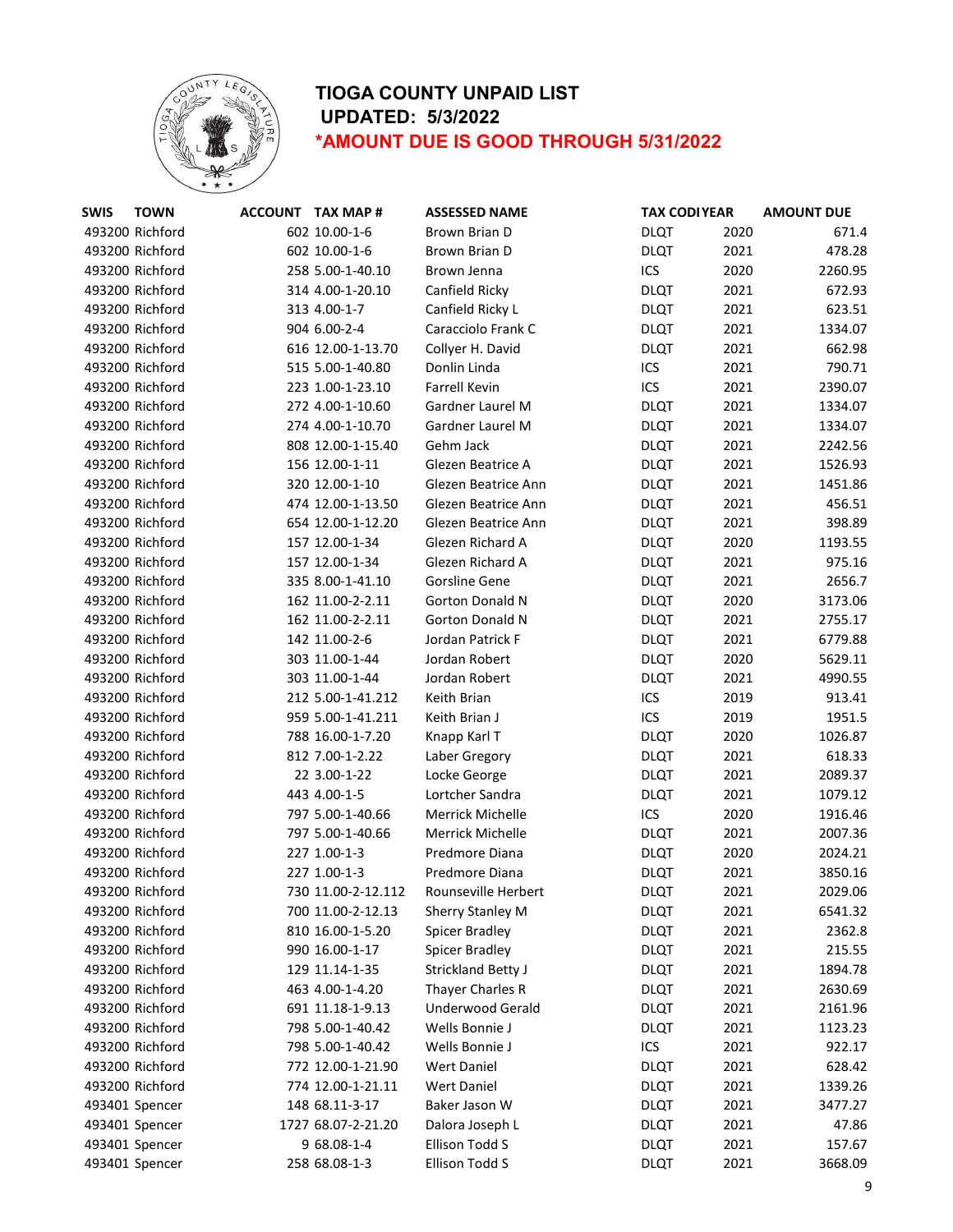

| <b>SWIS</b>  | <b>TOWN</b>    | <b>ACCOUNT TAX MAP #</b> | <b>ASSESSED NAME</b>           | <b>TAX CODI YEAR</b> |      | <b>AMOUNT DUE</b> |
|--------------|----------------|--------------------------|--------------------------------|----------------------|------|-------------------|
|              | 493401 Spencer | 168 68.12-1-2.1          | Lent Kyle V                    | <b>DLQT</b>          | 2021 | 4086.07           |
|              | 493401 Spencer | 62 68.12-1-13            | <b>MCDowell Charles</b>        | <b>DLQT</b>          | 2021 | 4187.64           |
|              | 493401 Spencer | 1804 57.19-1-3.2         | Pelto Theodore W               | <b>DLQT</b>          | 2021 | 2096.49           |
|              | 493401 Spencer | 32 68.12-1-9             | Smith Kenneth Van              | <b>DLQT</b>          | 2021 | 1129.55           |
|              | 493401 Spencer | 250 68.08-1-14           | <b>Stiles Allison</b>          | <b>DLQT</b>          | 2021 | 5153.59           |
|              | 493401 Spencer | 245 68.06-1-13.20        | Wilbur Michael J               | <b>DLQT</b>          | 2020 | 4612.94           |
|              | 493401 Spencer | 245 68.06-1-13.20        | Wilbur Michael J               | <b>DLQT</b>          | 2021 | 3912.91           |
|              | 493401 Spencer | 188 68.12-2-26           | <b>Winans David Randolph</b>   | <b>DLQT</b>          | 2021 | 6047.12           |
|              | 493489 Spencer | 1418 47.00-1-26.41       | <b>Bailey Deborah G</b>        | <b>DLQT</b>          | 2019 | 2015.51           |
|              | 493489 Spencer | 1418 47.00-1-26.41       | <b>Bailey Deborah G</b>        | <b>DLQT</b>          | 2020 | 1796.98           |
|              | 493489 Spencer | 1418 47.00-1-26.41       | Bailey Deborah G               | <b>DLQT</b>          | 2021 | 1231.13           |
|              | 493489 Spencer | 626 47.00-1-26.111       | <b>Bailey Deborah G Estate</b> | <b>DLQT</b>          | 2019 | 2614.43           |
|              | 493489 Spencer | 626 47.00-1-26.111       | <b>Bailey Deborah G Estate</b> | <b>DLQT</b>          | 2020 | 2362.73           |
|              | 493489 Spencer | 626 47.00-1-26.111       | <b>Bailey Deborah G Estate</b> | <b>DLQT</b>          | 2021 | 2248.09           |
|              | 493489 Spencer | 1185 92.00-1-1.20        | Benjamin Harold                | <b>DLQT</b>          | 2021 | 2273.49           |
|              | 493489 Spencer | 1758 69.00-2-44          | Bishop Elizabeth A             | <b>DLQT</b>          | 2021 | 506.56            |
|              | 493489 Spencer | 844 79.00-1-25.2         | <b>Brock Aaron</b>             | <b>DLQT</b>          | 2021 | 2468.42           |
|              | 493489 Spencer | 1473 57.00-1-15.20       | Brown Gayle P                  | <b>DLQT</b>          | 2021 | 1909.11           |
|              | 493489 Spencer | 631 58.00-1-34           | Cundy Samuel T Jr              | <b>DLQT</b>          | 2020 | 1338.96           |
|              | 493489 Spencer | 631 58.00-1-34           | Cundy Samuel T Jr              | <b>DLQT</b>          | 2021 | 1354.01           |
|              | 493489 Spencer | 1619 58.00-1-51.12       | Cundy Samuel T Jr              | <b>DLQT</b>          | 2020 | 1502.86           |
|              | 493489 Spencer | 1619 58.00-1-51.12       | Cundy Samuel T Jr              | <b>DLQT</b>          | 2021 | 1493.84           |
|              | 493489 Spencer | 2518 46.14-1-17.2        | Curren Eric Michael            | <b>DLQT</b>          | 2021 | 2983.01           |
|              | 493489 Spencer | 1434 80.00-1-38.21       | Darling Mark J                 | <b>DLQT</b>          | 2021 | 2489.98           |
|              | 493489 Spencer | 1615 80.00-1-38.22       | Darling Mark J                 | <b>DLQT</b>          | 2021 | 45.76             |
|              | 493489 Spencer | 1616 80.00-1-38.23       | Darling Mark J                 | <b>DLQT</b>          | 2021 | 1570.76           |
|              | 493489 Spencer | 537 47.00-1-30.30        | Else William                   | <b>DLQT</b>          | 2021 | 4061.66           |
|              | 493489 Spencer | 765 69.00-2-11           | <b>FLT Holdings LLC</b>        | <b>DLQT</b>          | 2020 | 4754.51           |
|              | 493489 Spencer | 765 69.00-2-11           | <b>FLT Holdings LLC</b>        | <b>DLQT</b>          | 2021 | 3892.16           |
|              | 493489 Spencer | 1864 46.14-1-1.112       | Jayne Kevin M                  | <b>DLQT</b>          | 2020 | 1983.59           |
|              | 493489 Spencer | 1864 46.14-1-1.112       | Jayne Kevin M                  | <b>DLQT</b>          | 2021 | 2654.88           |
|              | 493489 Spencer | 1018 57.00-1-51          | Lindblad Francis Micheal       | <b>DLQT</b>          | 2021 | 777.75            |
|              | 493489 Spencer | 1303 57.00-1-21.52       | McCarrol Samuel W Jr.          | <b>DLQT</b>          | 2021 | 493.85            |
|              | 493489 Spencer | 458 57.00-1-20           | McCarroll Samuel W Jr.         | <b>DLQT</b>          | 2021 | 2769.72           |
|              | 493489 Spencer | 1115 46.14-1-12          | Morello Ann Marie              | <b>DLQT</b>          | 2021 | 78.59             |
|              | 493489 Spencer | 1116 46.14-1-13          | Morello Ann Marie              | <b>DLQT</b>          | 2021 | 4642.16           |
|              | 493489 Spencer | 495 92.00-1-20           | Mulnix Kenneth M               | <b>DLQT</b>          | 2021 | 1694.99           |
|              | 493489 Spencer | 466 81.00-2-7            | O'Hara Thomas P III            | <b>DLQT</b>          | 2021 | 4654.87           |
|              | 493489 Spencer | 5262 58.00-1-4.12        | <b>Ortolaza Irving Michael</b> | <b>DLQT</b>          | 2021 | 2883.68           |
|              | 493489 Spencer | 525 35.00-1-31.20        | Pennypacker Harry R            | <b>DLQT</b>          | 2021 | 40.05             |
|              | 493489 Spencer | 304 70.00-2-23           | Reagan Mona-Rose               | <b>DLQT</b>          | 2021 | 118.55            |
|              | 493489 Spencer | 1475 46.00-1-11.12       | Roorda Donna                   | <b>DLQT</b>          | 2021 | 1004.88           |
|              | 493489 Spencer | 5230 91.00-1-28.12       | Scholten Grant M               | <b>DLQT</b>          | 2020 | 2406.98           |
|              | 493489 Spencer | 5230 91.00-1-28.12       | Scholten Grant M               | <b>DLQT</b>          | 2021 | 1337.07           |
|              | 493489 Spencer | 2013 91.00-1-43.-1       | Talisman Energy USA Inc.       | <b>DLQT</b>          | 2021 | 459.93            |
|              | 493489 Spencer | 550 92.00-1-3            | Wilbur Michael                 | <b>DLQT</b>          | 2021 | 1943.03           |
| 493600 Tioga |                | 1318 126.00-1-15.10      | Altieri Frank                  | <b>DLQT</b>          | 2020 | 412.64            |
| 493600 Tioga |                | 1318 126.00-1-15.10      | Altieri Frank                  | <b>DLQT</b>          | 2021 | 247.83            |
| 493600 Tioga |                | 2166 126.00-1-14.40      | <b>Bogart Deborah</b>          | <b>DLQT</b>          | 2021 | 1614.27           |
|              |                |                          |                                |                      |      |                   |